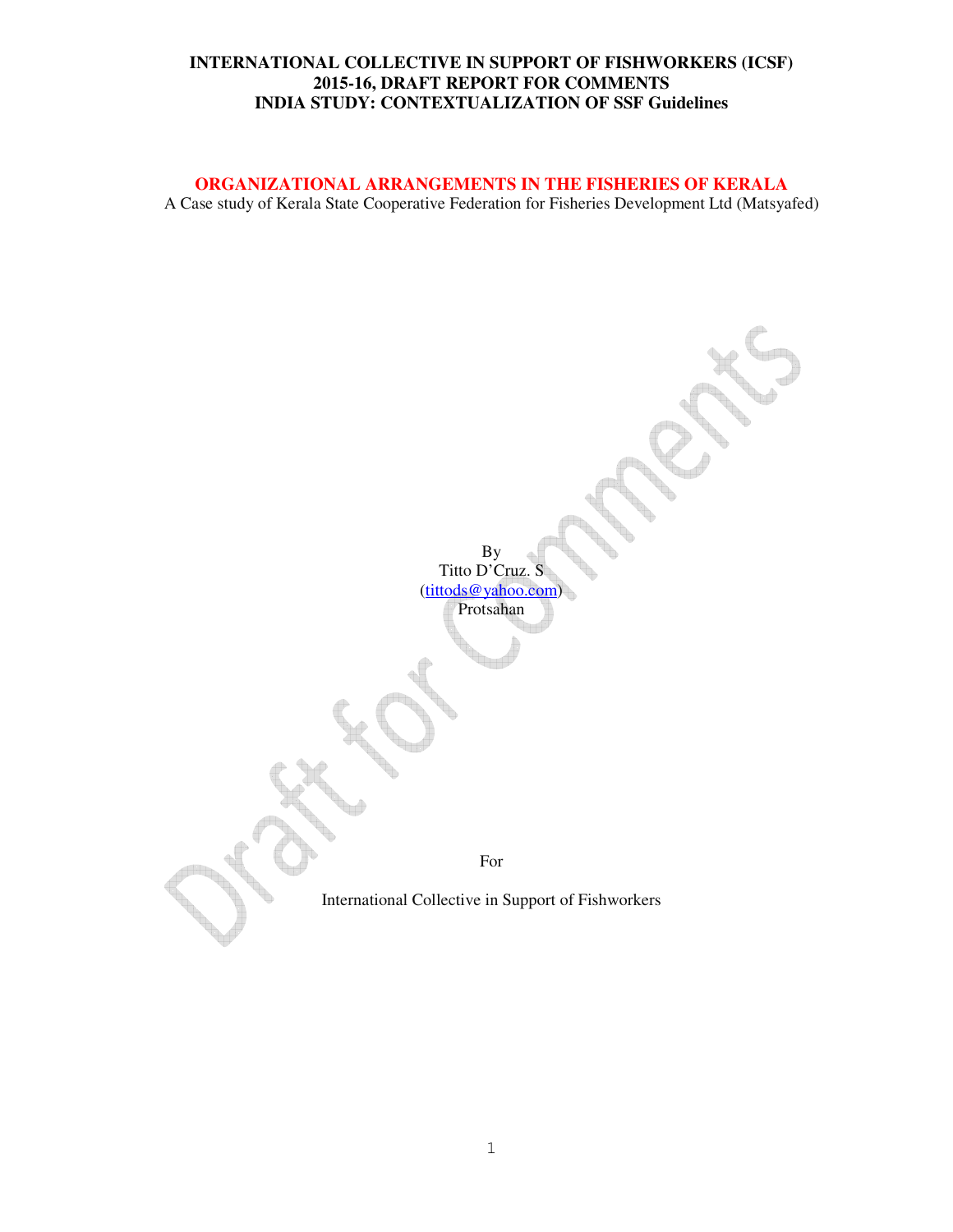#### **INTRODUCTION**

Although the fisheries development and management is a joint venture of the Central and State Governments the Constitution of India specifies *Fishing and Fisheries beyond Territorial Waters (12 to 200 Nautical miles) as Union Subject, and within territorial water (up to 12Nm) is a State Subject*  [5]. The organizational arrangement for fisheries development in the country is that *the Government of India acts as a facilitator and coordinator responsible for policy formulation, strategies for national development plans through research and channeling funding support to the States/UTS in line with the national priorities* [17]. The Central Fisheries Department which is one of the constituents in Department of Animal Husbandry, Dairying and Fisheries (DAHD&F) of Ministry of Agriculture (MoA) is the prime organization and there are another nine more Union Ministries associated with the fisheries development in India. These multi-ministerial and departmental arrangements quiet often become hurdles for the timely and effective implementation of fisheries and fisheries development activities in our country. *The State Government is the principle custodians of fisheries in their respective jurisdictions on land as well as the territorial waters* [24].

The territorial waters of Kerala have the unique characteristic features of highest primary productivity in the country. This has been aided by the rich nutrient supply through the 41 rivers and 35 backwaters to the Arabian Sea from the Western Ghats (one of the unique evergreen forests in the world), mid land and coastal plain. The continuous flow of nutrient, that responsible for the higher primary productivity throughout the year is maintained by richest rain fall in the State and is recognized as one of the highest in the world. Consequently the small State of Kerala having only 590 km coast line quiet often became one of the leading fish producing States in India and a record production of *8.4 lakhs tones of fish was landed in 2012 and that constitute 21.3% share of the total marine fish production of India (39.4 lakhs tones) in that year* [4]. The very important feature of the territorial waters is that *87% of the total marine fish resources in the EEZ are available in the shallow waters up to the depth range of 0-100 meter and the rest is widely scattered in the deeper waters* [17]. The fish production in 0-100 range is at or beyond the MSY level by over exploitation and reached near to a situation of collapse of the coastal fishery which is evidenced by extinction of certain species and lower fishing days in a year. The reasons for the current situation are many in which the prime factors are the ever increasing fishing pressure due to increase in capacity of fishing units and the consequent of diminishing returns as well as the **inroad of high 'efficiency' fishing even in the traditional sector** since late 90's all over the State of Kerala that added on over fishing, juvenile fishing and ecosystem damage.

In Kerala, though the Department of Fisheries (DoF) is the prime agency for the development and management of fisheries in the State, a number of allied organizations are also inducted to implement the diverse nature of fisheries and fisheries related activities. The allied organisations that responsible are: Kerala State Cooperative Federation for Fisheries development Ltd (Matsyafed), Kerala Fishermen's Welfare Fund Board (KFWEB), Agency for Development of Aquaculture, Kerala (ADAK), State Fisheries Resource Management Society (FIRMA), Fish Farmers Development Agency (FFDA), Kerala State Coastal Area Development Corporation (KSCADC), National Institute of Fisheries Administration and Management (NIFAM), Society for Assistance to Fisherwomen (SAF) and Marine Enforcement (ME). These organisations have been implementing the State Government's vision and development programs and the organisational arrangement of DoF in Kerala is charted below.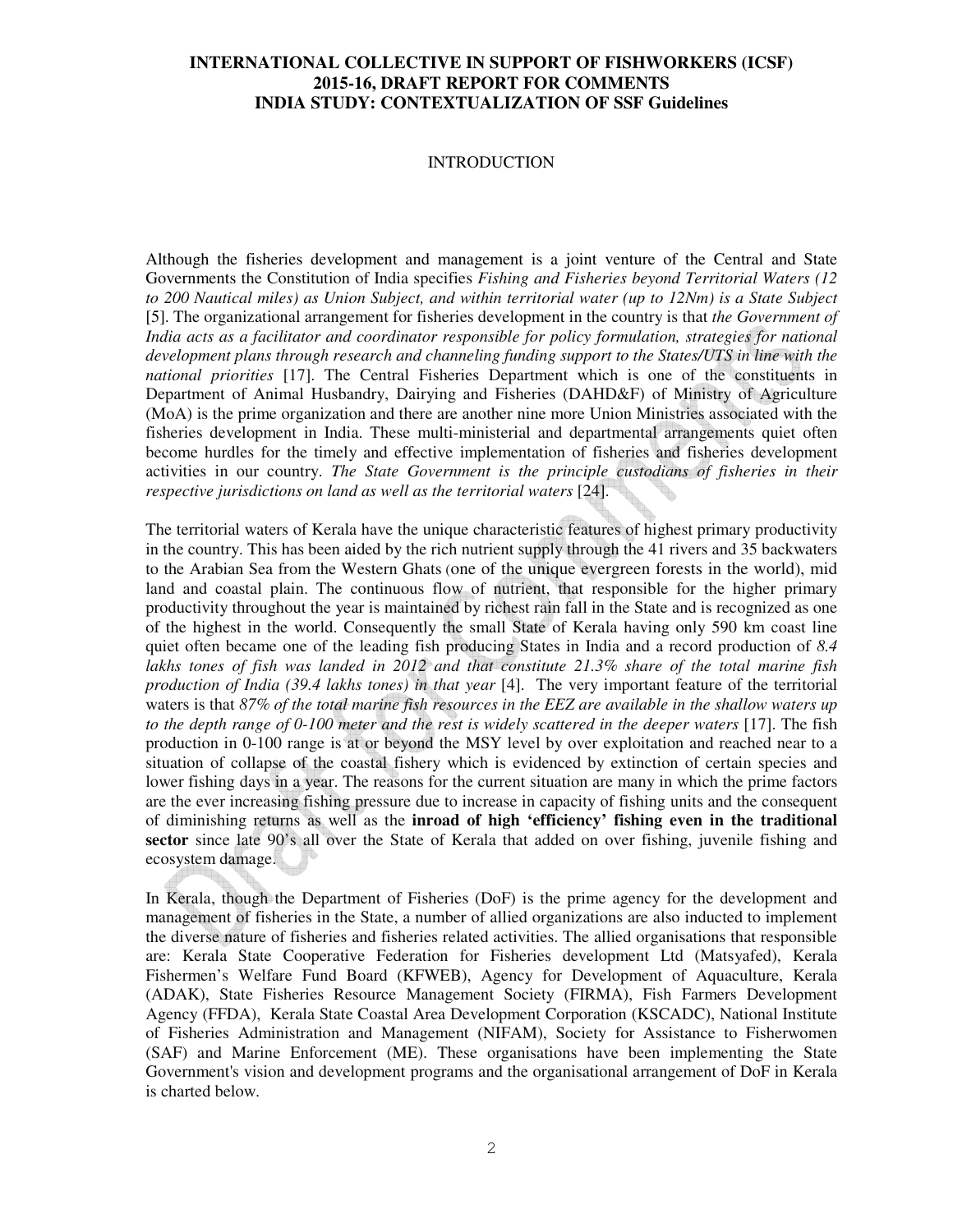#### **Organisational Arrangements in DoF - Kerala**



The Fisheries Department is managed by the official as per the policies and programs of the State as well as Central Governments from time to time. However, the two wings of Department which constituted in 80's such as the Matsyafed and Matsya Board have fishermen representations in the decision making bodies in which the former have the selection of fishermen representatives by election and the later by nomination, and the term of office is normally for a period of five years. KSCADC also has fishermen representation that intended for the coastal infrastructure development. ADAK and FFDA are the aquaculture development agencies taking care of the inland fisheries development activities that include technical and financial assistance to fish farmers and are mostly managed by the officials. FIRMA primarily responsible for the Resource Management aspects whereas NIFAM on Fisheries Administration and Management and SAF on Fisherwomen development. The Marine Enforcement wing of the department is the sole authority of implementation of Kerala Fisheries Regulation Acts (KFRA) in the territorial waters with the coastal police station net work in the State. However, the draft Marine Fisheries (Regulation and Management) Bill, 2012 proposes Coast Guard as the total player for the implementation of FR Acts including the territorial waters of the State for the sake of national security that may subside the activity of ME and coastal police net work of the State.

#### **INCEPTION OF MATSYAFED: THE CONTEXT**

Several attempts have made by the Governments to improve the life of the fisher folk since the independence. It was often the State that initiated the cooperative development efforts in the fisheries sector. The evolution of co-operatives in fisheries sector can be categorised into three phases such as The Introductory and Failure Phase (mid 50's to mid 70's), Dormant & Reorganisation Phase (mid 70's to late 80's), and Reinstallation and Development Phase (since mid 80's). *The first co-operative society for fishermen in the region that is now in Kerala was registered in 1917 [19]. In 1935 after re-organisation of the Sate, three tyre multipurpose cooperative societies were introduced. The Vaippa (credit), Matsya-utpathaka (fish production) cooperative societies (MUCS) at the village level, marketing societies at the regional level and co-ordinating apex federation at the State level were introduced"* [10]

Issuing mechanized boats through co-operatives was one of the attempts that miserably failed during late 50's to early 70's. *"During this period 805 high subsidy mechanised boats were issued through MUCS and ultimately the real fishermen were not benefited and the cooperativastion process was failed*" [8]. On the other hand the mechanized sector controlled by both the external capital and better equipped entrepreneurs had been gained access on fishery particularly of the export item that was encouraged by the Government's dollar driven policy and incentives. This dualism in fisheries development has triggered a crisis in the sector. Poor access to fish resources and low income from fishery pushes down the traditional fishers into starvation and deprived of the basic needs - that was one of the very hardship time lines in which the traditional fishers were passed through during 70's.

Government had been in search of option to tackle the very vital development issue of the traditional fisher folk, primarily due to the political pressure exerted by the fish workers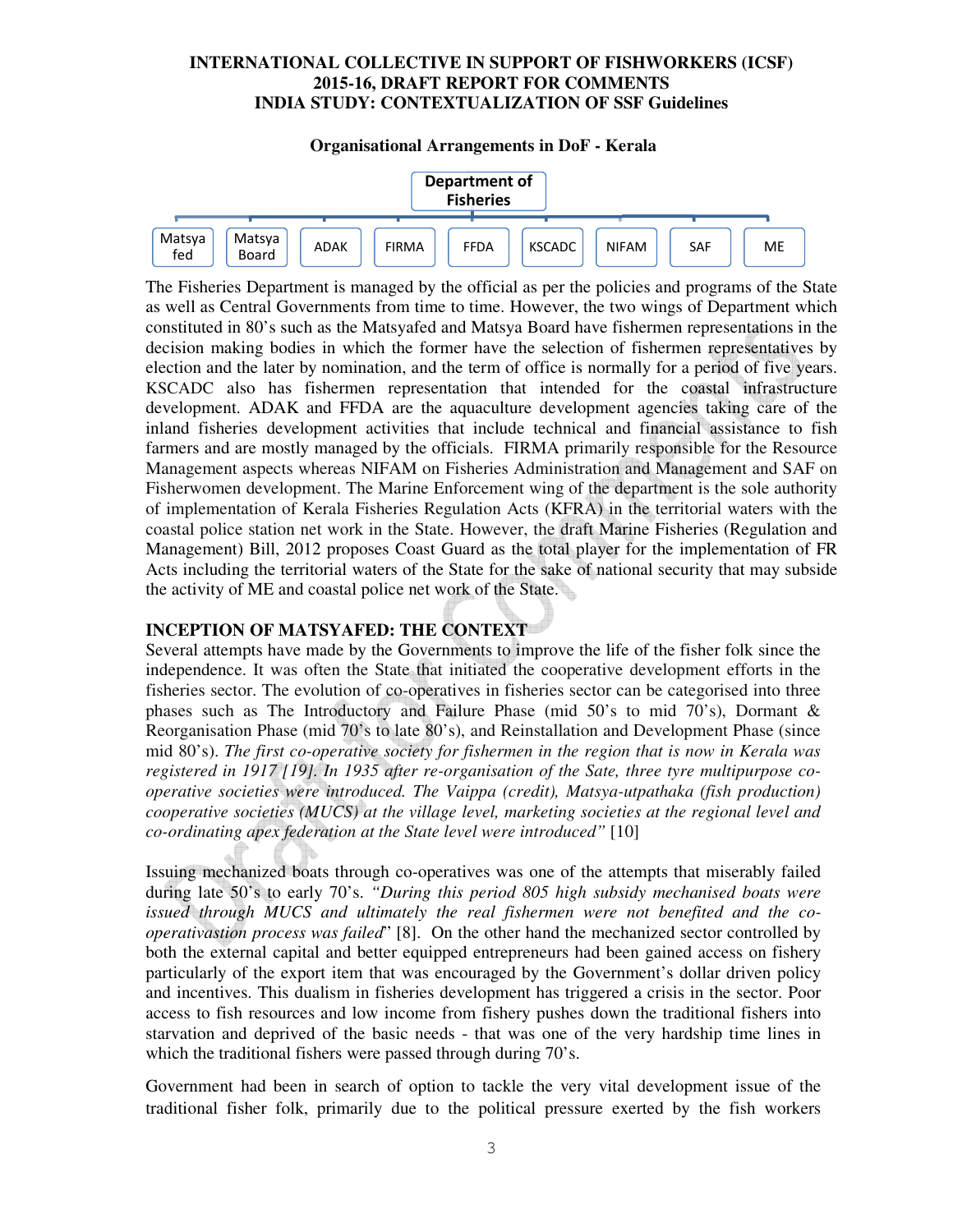movement through a series of agitations and protest during 80's all over State through the Independent Fish Worker's Trade Union. Issuing mechanized boats again to the traditional fishers was not at all in the agenda. The political leadership in Government also felt guilty with the pathetic living condition of fisher folk and realized the consequences of dollar centered policy and the dualism in fisheries development that led to the alienation of traditional fishers from their livelihood. Fig- given below clearly depicts the progressive reduction in the share of traditional fishing from the total fish production scenario of the State and the gradual alienation of fishers from fishing.





The Government approach to neutralise the fish workers agitation was through welfare measures and a number of such welfare programmes implemented at that time has been still continuing with more spending by modification and more coverage. *In the context of the antitrawler agitations, what the Government was trying to do was to push technological change and big welfare spending for the fishing community to neutralize the movement. Promoting OBMs was a policy of "if you cannot beat them (the trawlers), then join them (with your OBMs)!"(*Kurien J). The organizational arrangement for the implementation of the new programs and activities was the constitution of 222 Fisheries Welfare Societies under the Fishermen's Welfare Societies Act, in 1980, intended to route all the developmental and welfare activities for the uplift of fishermen. But these societies never became functional for reasons attributed to be the paucity of finance and other resource support.

To mobilise institutional finance from organisation like National Cooperative Development Corporation (NCDC), and as insisted by NCDC, Government set up cooperative net work in the name of **Matsyafed** as the State level apex federation of Kerala State Cooperative Federation For Fisheries Development Ltd by re-organising the KFC, KIDFC and KFWC. A co-operative model developed at Maryanad and the successful three tier structure developed by NGO during the stagnant phase of co-operativisation in the State as mentioned elsewhere also facilitated the reinstallation co-operatives by the State Government. As an alternative of mechanisation, intermediary technology like motorization gained momentum at that time (early 80's) and that

Source: CMFRI catch data adopted from PCO & SIFFS study 1991[20]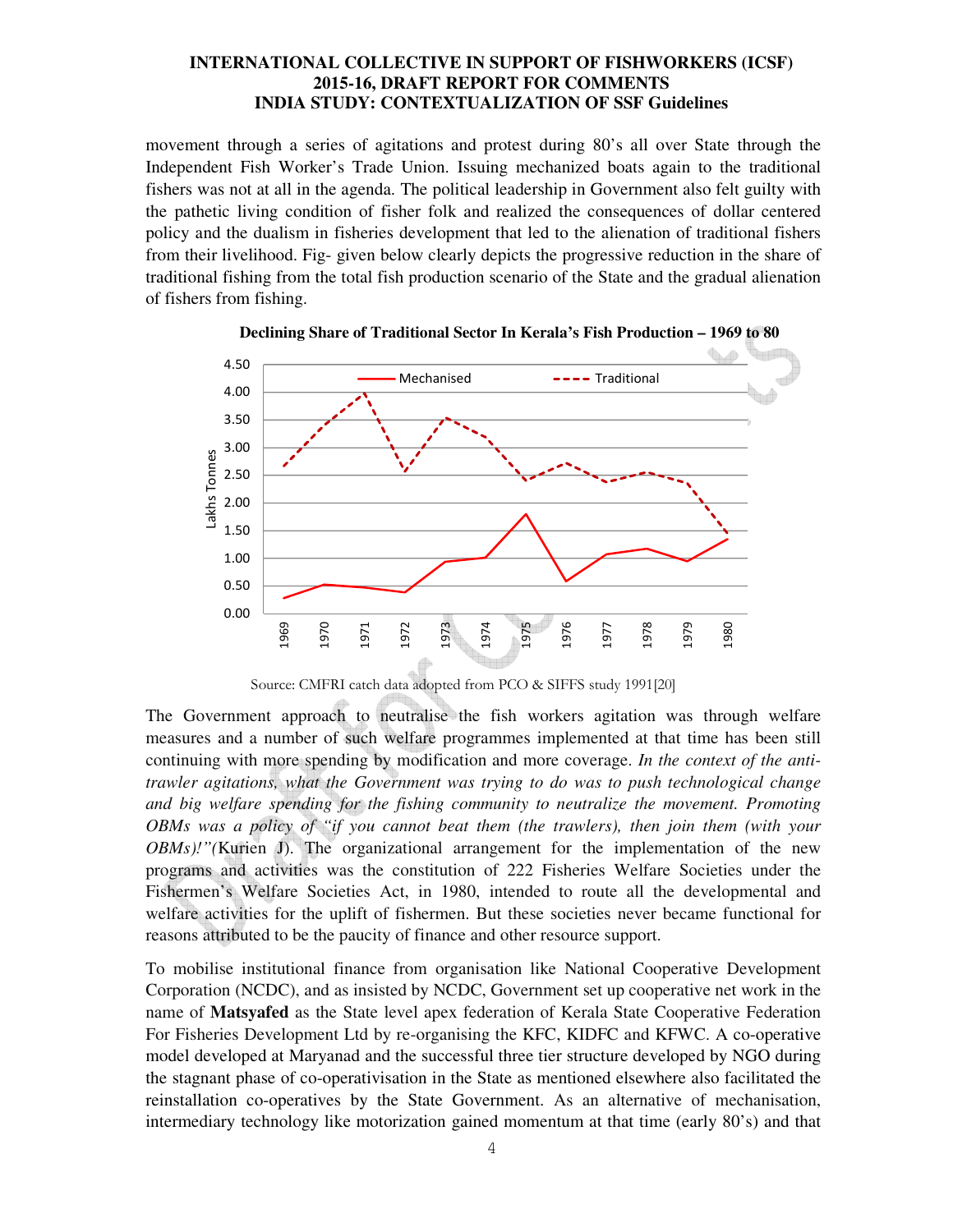was adopted by Matsyafed as an appropriate option for empowering the traditional fishers for better access to fishery resources and the impact of motorization in favor of traditional fishing is exhibited in Fig - .



Source: CMFRI catch data adopted from PCO SIFFS study 1991[20]

Matsyafed**,** *the apex federation of three tier co-operative institutions has set up in the year 19th March 1984 with the objective of ensuring the economic, social and cultural development of the fishermen community by implementing various schemes aimed at promoting the production, procurement, processing and marketing of fish and fish products* [14]. The three tiers comprise village level primary societies, intermediary district federation and the state federation at the apex level. *Matsyafed aims to improve the per capita income of producer fishermen through interventions in credit, technology, marketing through capacity building of their institutions as well as its members to bring them into the main stream of the society* [15]

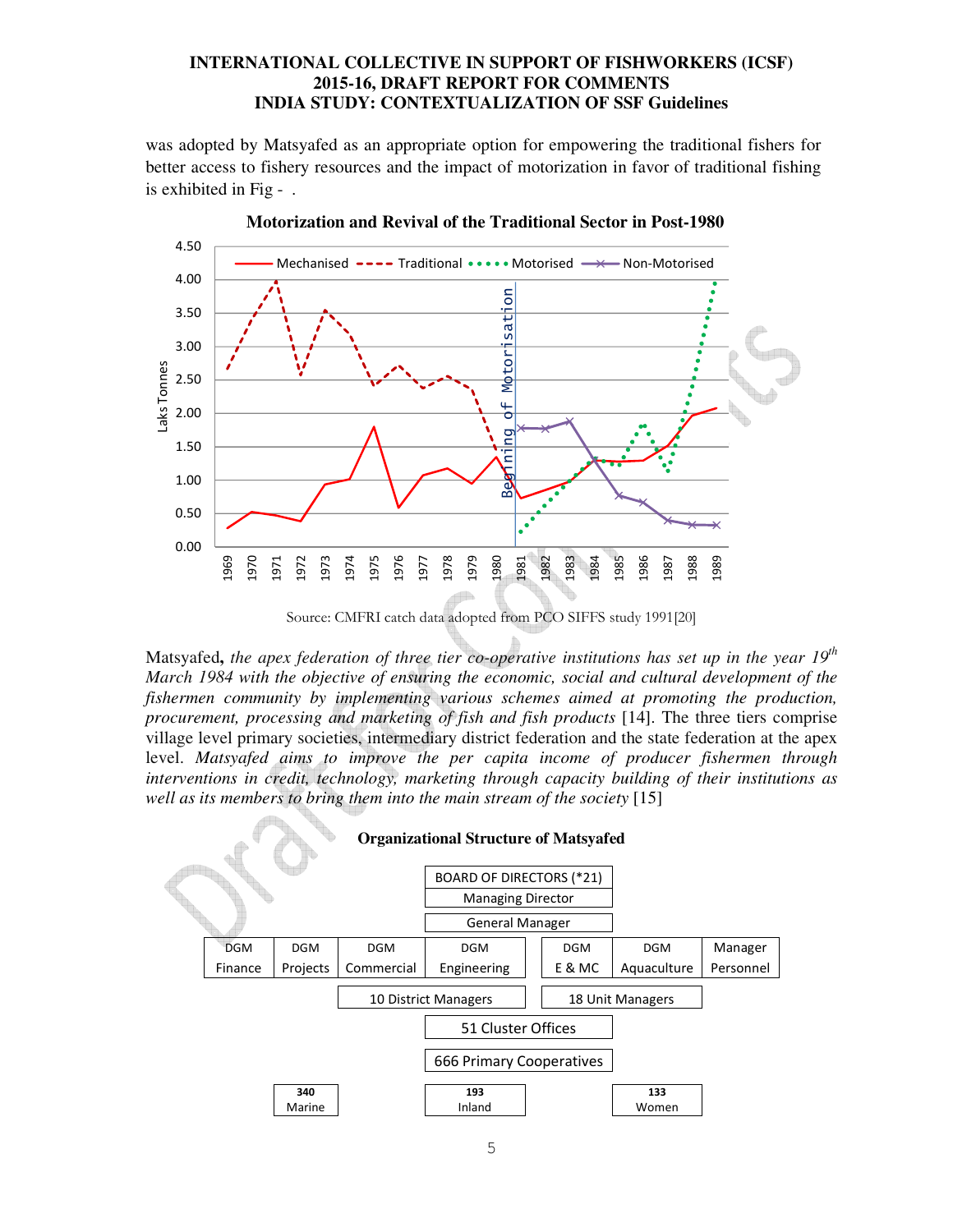\*14 Elected members from Primary Coops and 7 Nominated from Government including representatives from NCDC, NBCFDC and NMDFC

*The Matsyafed was the brainchild of Chief Minister Karunakaran who was also the Fisheries Minister in charge and his way of co-opting the independent fish workers' struggles when he was CM from 1982-1987. In the defeat of the UDF in 1987 elections, the most noticeable election fact was the "left" swing in the coastal constituencies* (Kurien J). In 1988, eighty one primary cooperative societies were registered under the LDF rule. The number increased to 292 in 1992 under UDF. The number again increased dramatically in 1996 during the next LDF rule and the drama has been continued till date. During 2002 the number of 'functional societies' was around 420 again in UDF rule. This increase continued again by LDF rule by adding inland and women development Cooperatives and it become 666 in 2007. It is increased again by UDF in the year 2015 by adding the poor performing and non functional societies which was under liquidation process during the last LDF rule.

The political drama over the period to conquer political will of the fishers in favour to political parties obviously exhibited in the co-operativsation process of the State. Religion as well as cast also played vital role in this political battle and those fractions of the fishing community who clubbed these ingredients with the main stream politics won the battle of the leadership position in Matsyafed. The others occupied the back seat continually and however remained as part of the system. The UDF realised the fact that their traditional vote banks of fishers has been eroding and to restore their upper hand they also have formulated strategies as part of the drama. They registered complains against denied and biased membership to fishers in late 80's and also started numerical increase of Cooperatives from time to time whenever they came into power. Earlier, the LDF acquired strong holds traditionally in the mechanised sector where the dichotomy of owner and working class exists. This division is not that obvious among the traditional fishers and that found difficulty for the entry of LDF to the fishing community at that time particularly in South – finally they also got an opportunity through the co-oprativsation process of the traditional fishers that enable to a great extend to achieve the political balance of the two fronts such as the UDF and LDF within the traditional fisher folk in the State. Kerala's political mind is always favoured a five year turn of LDF and UDF rule and let it be a healthy political battle for the betterment of this deprived.

# **\*Objectives of Matsyafed**

• To liberate the fishermen from the clutches of middlemen by extending cheaper credit and organising them by providing a platform for coming together and directly involving them in the decision making process.

The ultimate aim is to assist the fishermen to assert their legitimate right over their produce and thereby enhance their income which would be a major step in the total development of the community

• To achieve this objective, Matsyafed has developed a well-defined strategy, the major thrust of which is member participation at all levels.

**\*Source Web site: Matsyafed** 

To achieve the objective:

the programmes and activities being initiated and implemented by Matsyafed are;

- 1. Supply of fishing implements
	- Subsidy schemes, Empowerment of primary Cooperatives, Beach level first sale of fish
- 2. Welfare schemes
- 3. Operation of net-making industrial units
- 4. Import of OBMs, sale and after service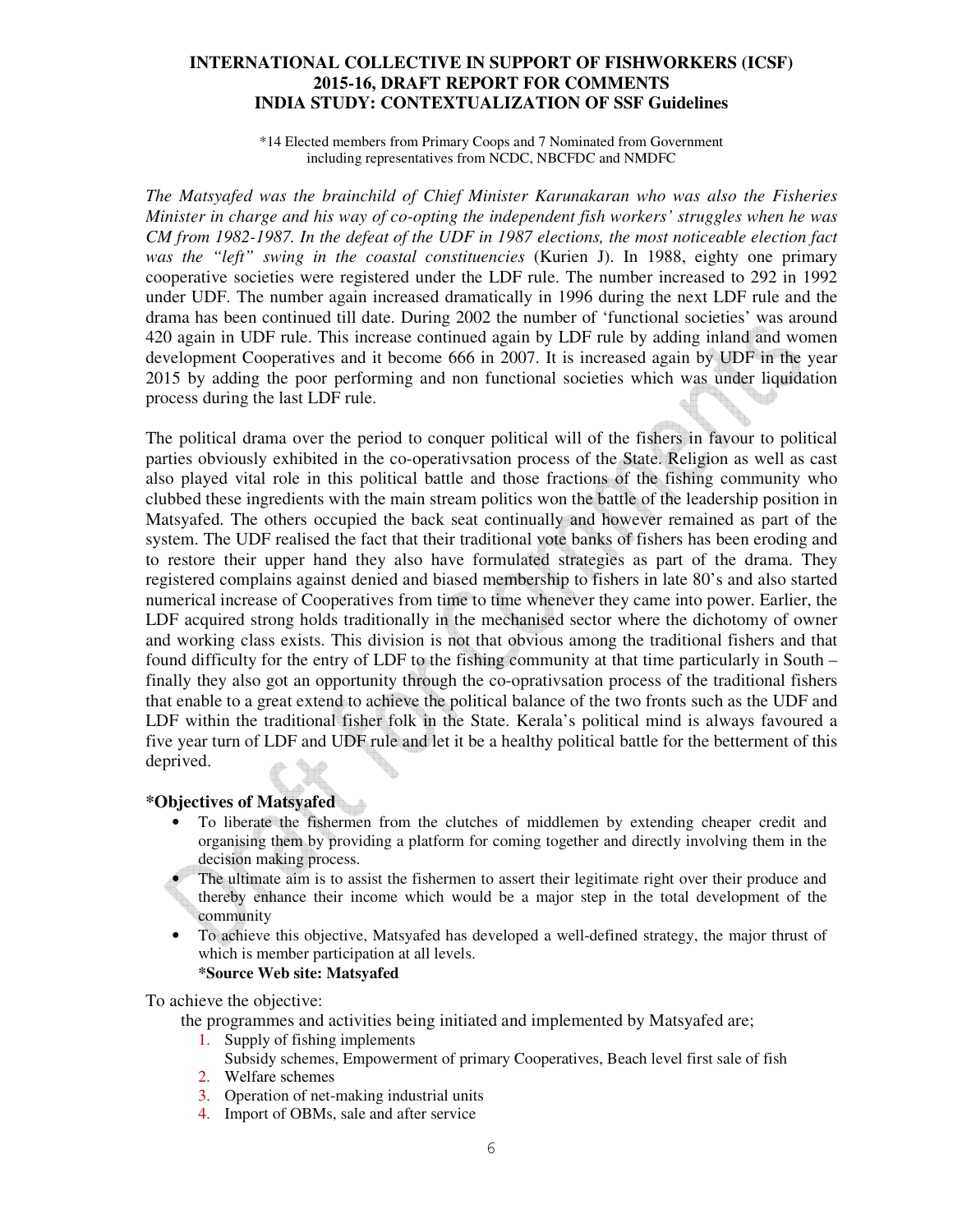- 5. Marketing of fish and value added fishery products.
- 6. Other commercial units
- 7. Employment diversification programs: SHGs, micro finance, EDP and development of micro-enterprises
- 8. In-land fisheries development through Cooperatives Management of hatcheries brackish water farms
- 9. Training Extension and Personnel

Beside these the new major projects in pipeline are Net Factory in Trivandrum and Subsidized Kerosene retail network all over the State.

#### **Attainment of Co-operative Entity**

A co-operative is an economic organization that engaged business deals and affairs within a set of social values. In this context Matsyafed supported the fishermen primarily to become the owners of production means and there by an improvement in income as well as reducing the drain in the net income at various levels of backward and forward linkages in the production system. It starts with the collective procurement of production means at a competitive price on behalf of fishermen such as nets and accessories, crafts, OBMs and it's after sale services, coupled with provisions of subsidized credit to own the production means on a group basis. Right to first sale is the follow-up step implemented through primary Cooperatives that also intended to check the drain in net income. At the time of the inception of Matsyafed the core team of the organization was primarily engaged in the village level CBO building process and this has laid the foundation for the cooperativisation process. The time line analysis of Matsyafed in this endeavor has under gone ups and downs and a critical analysis of the activities as listed above may give insights on the impact of these activities of Matsyafed and scope for improvement and is discussed below one after the other.

#### **1. Supply of fishing implements**

It started through NCDC Phase I project in the selected four maritime districts of the State such as Trivandrum, Ernakulam, Kannur and Kasaragod (1985-90). The remaining five maritime districts such as Kollam, Alappuzha, Thrissur, Malappuram and Kozhikode were covered in Phase II (1987-92). The IIIrd phase covered the entire 9 coastal districts of the State that enable the complete physical coverage (1991-96).

The initial supports such as training of personnel of cooperatives, working capital, grant-in aid helped the self footing of the primary cooperatives. Capacity building at different levels in cooperatives such as local level leadership development, trigger for formation of fishermen groups, and performance targeted activity through BDP (Business Development Plan) are some other initiatives for self reliant cooperatives during the course of activity.

Co-operative is a member centered organization possesses unique entity when compared to the other business organization. It has a value system with emphasis on member's individual economic growth and is adopted as an appropriate management tool for the development of these outliers. Over the 30 years of activity of Matsyafed, *13 integrated fishery development projects with the financial assistance of NCDC has been implemented with the total outlay of Rs 287 crores that supported about 75000 active fishermen* [12] for owning fishing assets on group basis. The average annual project cost for providing fishing implements through IFDP project from 2010 to 2013 was about Rs 30 crores by which annually 5258 fishermen were able to supported through 168 cooperatives and the per-capita investment is Rs 58600 and is detailed in Tab - .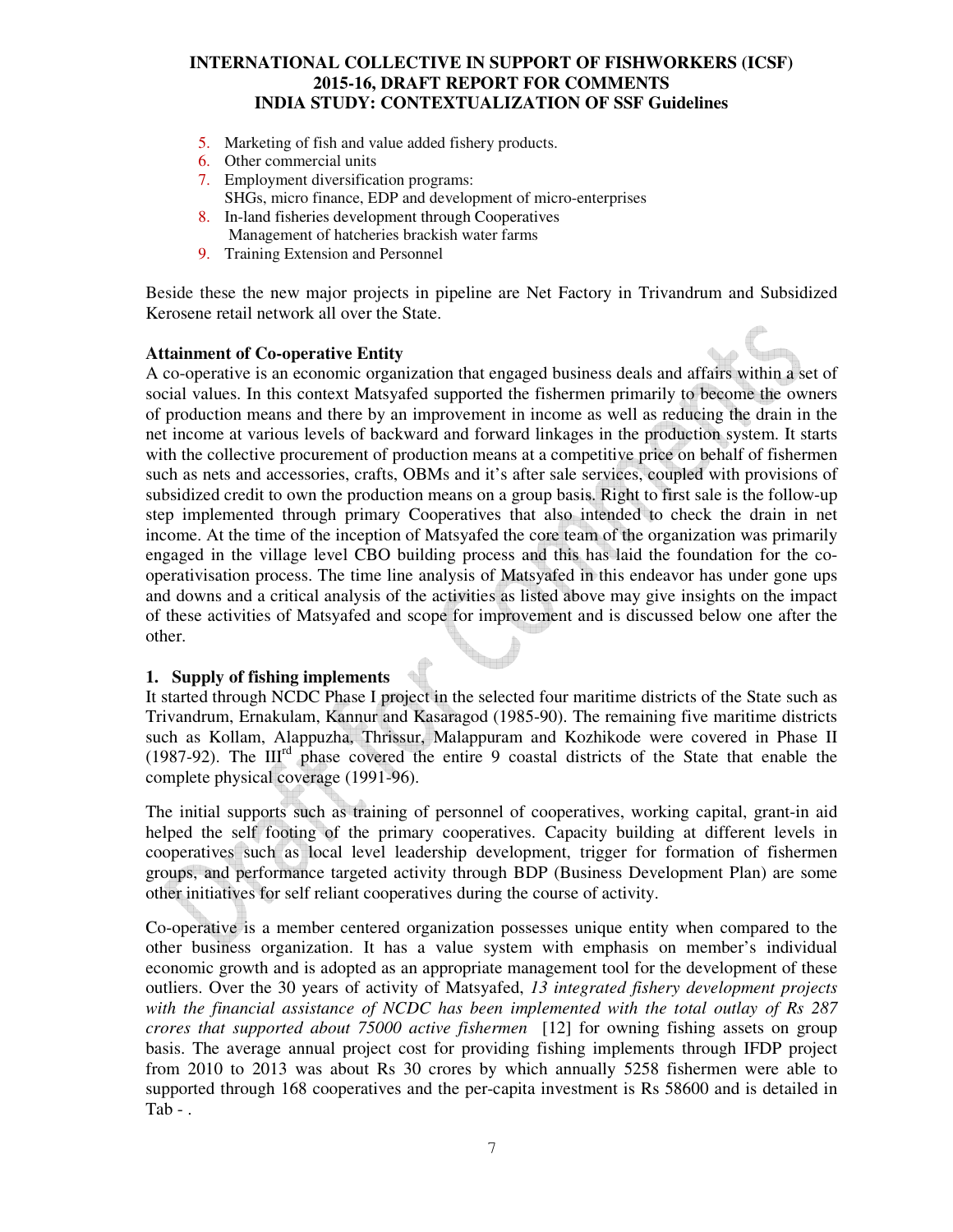|              |              | <b>Numbers</b>          | Investment | Per capita |            |
|--------------|--------------|-------------------------|------------|------------|------------|
| Project      | Cooperatives | Beneficiaries<br>Groups |            | (Rs in     | Investment |
|              |              |                         |            |            |            |
| IFDP 2010-11 | 187          | 1093                    | 6877       | 35         | 50397      |
| IFDP 2011-12 | 169          | 1384                    | 4673       | 28         | 58894      |
| IFDP 2012-13 | 148          | 1055                    | 4223       | 28         | 66509      |
| Average      | 168          | 1177                    | 5258       | 30         | 58600      |

#### Investment details under IFDP 2006-2013

Source: DCB statement of Matsyafed  $2<sup>nd</sup>$  quarter 2014-15

On contrary *the annual demand for the maintenance of traditional fishing implements in the State as a whole is estimated as Rs 400 crore* [16] and the share of Matsyafed is at a lower level of 15% only. Then who are the other parties playing the significant role by providing 85% of the credit support to the artisanal sector? There is a need for the proper and through enquiry that will cull out the various intermediaries in the system. It is important to find out: Who are they? How much share? What are their intentions? Is there any new actors entered? What is the situation that triggered the new entrance? Is there any new situation of over capitalization in fishing? If so what is the new composition in the credit structure? Whether the hike in the capital could be affordable to the fishermen and their cooperatives? These are some of the vital questions that Matsyafed need to look into particularly in the context of recent changes in the fishing practices of traditional fishers. Otherwise the prime purpose of Matsyafed that is liberation of bondage of fishers from the intermediaries and the improvement of net income of fishermen - certainly will receive a setback.

The field level enquiry of the author by visiting some of the important fish villages all over the State from Kasargode to Trviandrum revealed that the change in fishing practices and the hike in investment has reached in the order of more than one corer of Rupees per unit. It created a situation that the role of Matsyafed going to be diminishing further. It is also an important fact that the Matsyafed is one of the prime organizations in the State intervening regularly on the development issue of the fishing and fishery related activities on a day to day basis which need more attention and corrective measures to sustain the co-operative system from the collapse.

The credit rendering scale of Matsyafed for new units in ring seine belt vary from 20 to 30 lakhs and in special cases it may go up to 40. Matsyafed is generally not encouraging full loan to the new units instead tried to support more number of existing units for the partial replacement to sustain as well as to cover more fishers under the co-operative fold. Even in beast cases the Matsyafed Cooperative is not in a position to cover more than 25% of the total fishing units in a village in terms of credit or auction. Matsyafed has been providing only about 15% of the credit support (25 to 30 crore) annually to the artisanal sector as against the requirements of 400 corer every year. This big gap has been exploiting by many intermediaries such as the gulf remittance, merchant, money lenders and the old story is continuing with new flavor at a higher scale of lending and non-transparent deal with the ignorant. The changing fishing practices coupled with high "efficiency" and greater capacity embedded with hike in investment already become a risky venture to the poor and deterioration of their grass root level systems. Matsyafed least bothered on the fishery resource management aspects instead it plays one of the competitors for selling/marketing its products and services particularly in marketing of nets.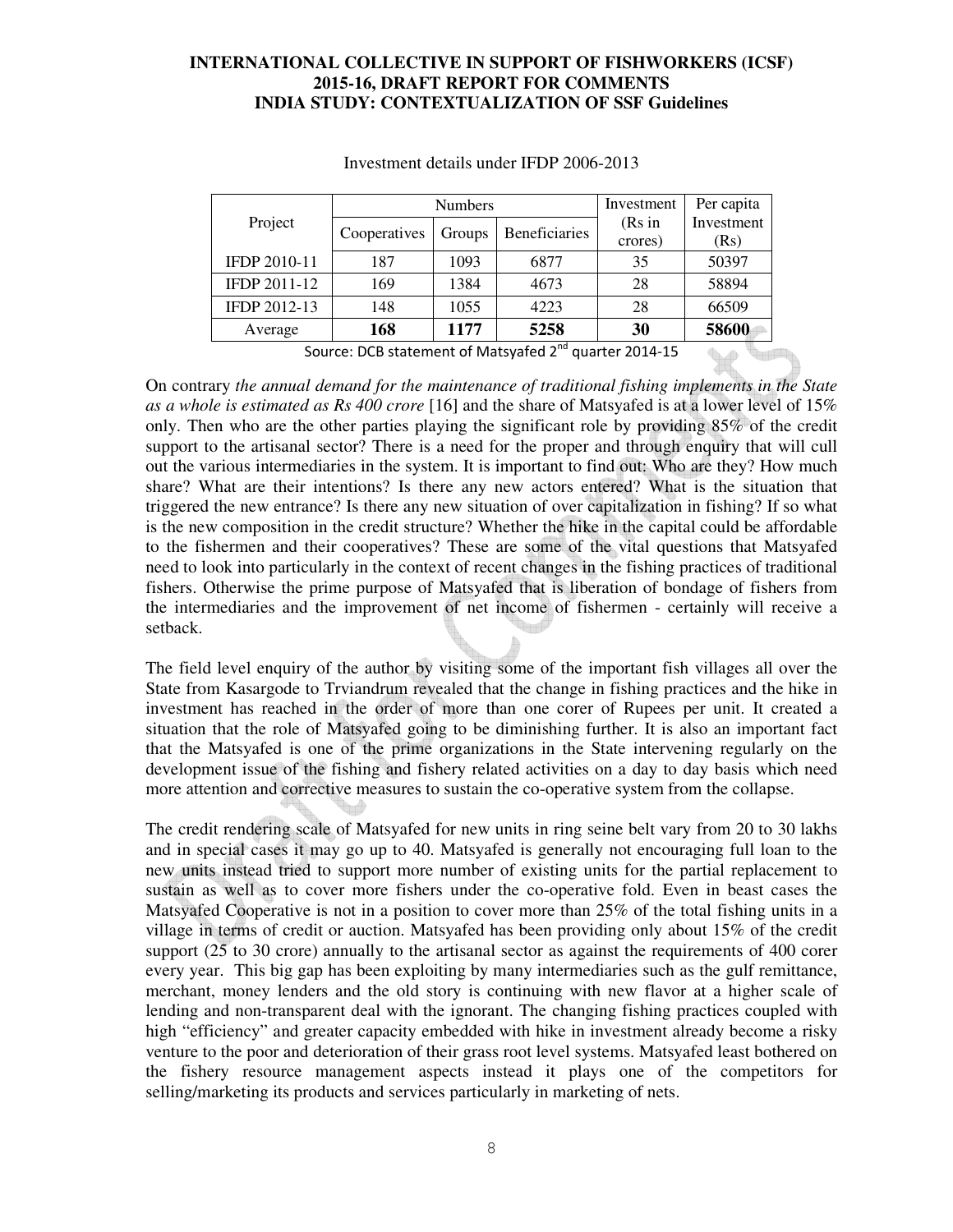#### **Recent Changes in Investment Trend**

Though Matsyafed is aware of the increase in capital as well as operational cost of traditional fishing and its consequence on credit structure which has direct bearing on the activity of Cooperatives, no attempt from Matsayafed has noticed to address this vital issue. Just opening up of kerosene bunk and diesel propelled long tail OBM on trail basis will not solve the problem.

In Southern villages from Kollamkode to Sakthikulangara which was recognized as the non-ring seine belt earlier, the fishermen are using comparatively smaller craft, lower hp OBM and small quantum of nets which required low investment. Only marginal increase has been noticed over the period on the constituents of fishing units such as the quantum of the net from about 300 kg to 500 kg in a craft and 8 hp OBM to mostly 9.9 except in a few pockets like in Maryanad and Anchuthengu (25 and 40 hp). About 15 years back (in 2000) the average investment was only about 3.5 lakhs per unit and it has been increased 5 to 6 lakhs at present (2015). This hike in investment is not that significant when considering the inflation of rupees particularly against USD over this period and the proportionate increase in size of the components of fishing unit and is detailed in the Table. –

| Components                      | Specification             | Changes in investments<br>(Rs in lakhs) |      |  |
|---------------------------------|---------------------------|-----------------------------------------|------|--|
|                                 |                           | 2000                                    | 2015 |  |
| Plywood craft                   | $28$ ft                   | 1.55                                    | 2.5  |  |
| <b>OBM</b>                      | 9.9                       | 0.65                                    | 1.1  |  |
| Net 500kg @<br><b>Rs</b> 400/kg | Twine no<br>1, 2, 4, 6, 8 | 1.25                                    | 2.25 |  |
| Accessories                     |                           | 0.05                                    | 0.15 |  |
| Total                           |                           | 3.5                                     | 6.0  |  |

## **Investment trend in South** (Kollamkode to Sakthikulangara)

**PRACTICAL CONTRACT** 

 Note: Only the dominant fishing unit is considered to contrast the changes in investment over time

In the ring seine belt (Neendakara to Kasargode) the unit cost of ring seine has been increased about 3 to 4 times (from 20 to 30 lakhs to 100 lakhs) since the last 15 years when it was converted from a comparatively smaller motorized unit to much bigger IBM units. There are 443 such mechanized ring sine units enumerated by CMFRI in 2005 and has been increased to 495 in 2010 census and this unit is locally known as *kappal vallom* (= craft have the size of a ship*)*. The cost of an IBM ring seine unit, sources of capital for IBM and consequence of changes in investment is detailed in Table- a and b .

| Investment trend in Central & Forth Ixeraid for Ting semes |               |                        |                 |  |  |  |  |
|------------------------------------------------------------|---------------|------------------------|-----------------|--|--|--|--|
| Components                                                 | Specification | Changes in investments |                 |  |  |  |  |
|                                                            |               |                        | (Rs in lakhs)   |  |  |  |  |
|                                                            |               | 2015                   | 2000            |  |  |  |  |
| <b>Steel</b> Craft, IBM & Winch                            | 76ft          | 35                     | <b>OBM</b> Ring |  |  |  |  |
| FRP Carrier craft 2                                        | 58ft 28ft     | 5.3                    | seine units     |  |  |  |  |

#### **Investment trend in Central & North Kerala for ring seines**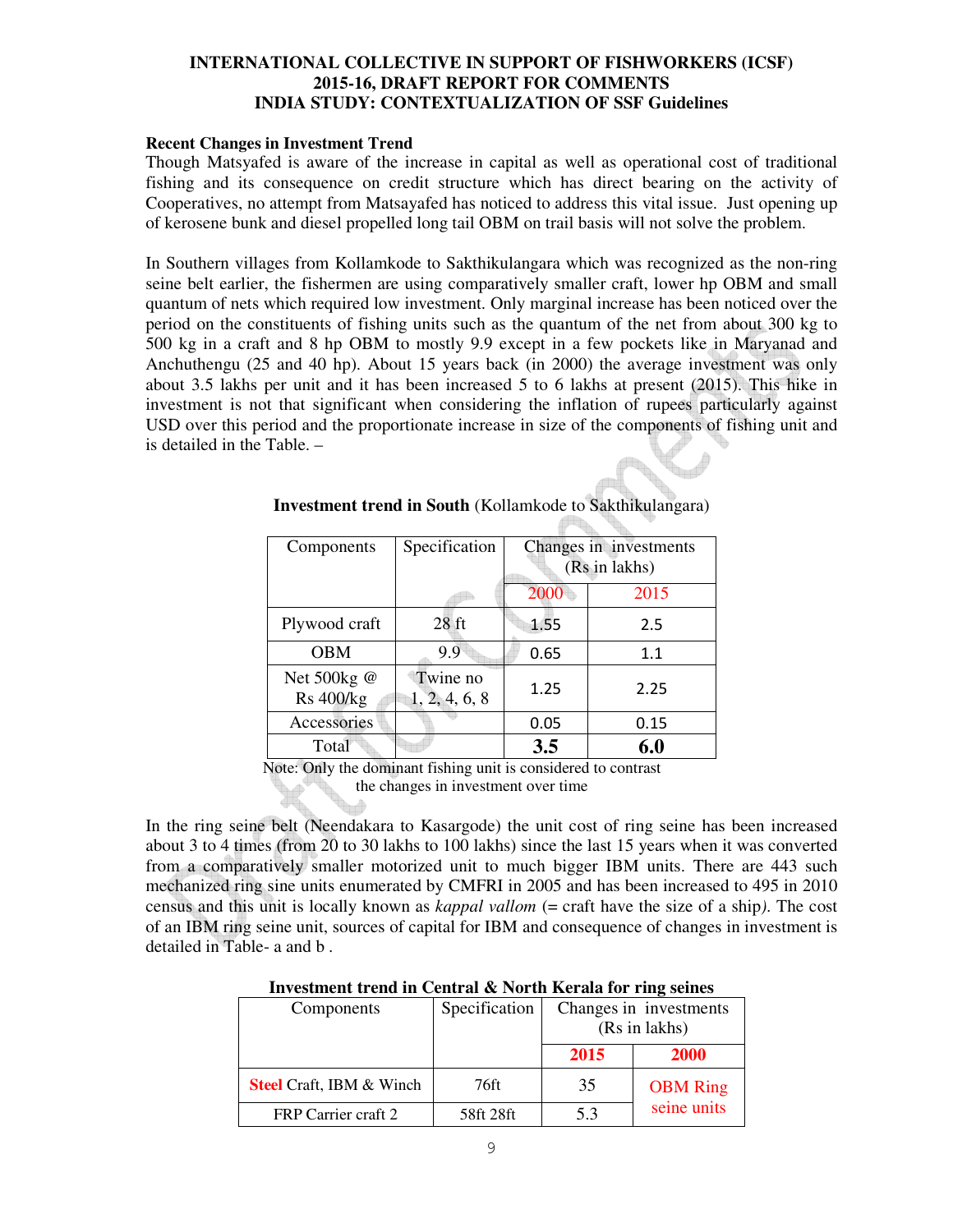|                                                                                                                         | $(4.5+0.8)$            |        | cost about      |
|-------------------------------------------------------------------------------------------------------------------------|------------------------|--------|-----------------|
| <b>IBM</b> Yanmar                                                                                                       | 550 hp                 | 28     | <b>20 to 30</b> |
| OBM <sub>3</sub>                                                                                                        | 40 hp2 25hp1           | 5.48   | lakhs           |
| Thanguvala 18-20 mm<br>$(Rs 12.5$ lakhs) +<br>Accessories $(5)$ + setting<br>charge of net and other<br>expense $(2.5)$ | 525x53 fm<br>$2500$ kg | 20     |                 |
| Dolphin net                                                                                                             | $120 \text{ mm}$       | 1.25   |                 |
| Echo sounder.<br>G.P.S, Wireless, Battery                                                                               |                        | 1.4    |                 |
| Steering Hydraulic & other<br>accessories                                                                               |                        | 3.1    |                 |
| Bus                                                                                                                     |                        | 10     |                 |
|                                                                                                                         |                        | 109.53 |                 |

Cost of IBM ring seine at Nattika in Thrissur - set up in 2013

|                                                    | <b>Total</b>  |
|----------------------------------------------------|---------------|
| <b>Sources of Capital</b>                          | (Rs in lakhs) |
| 25 Group owner share                               | 6.25          |
| $(\text{\textcircled{a}}0.25$ lakhs per fishermen) |               |
| 6 Share sponsored by friends (Working              | 30            |
| in middle east @ 5 lakhs /share)                   |               |
| <b>NCDC</b>                                        | 25.5          |
| NBCFDC (with surety)                               | 15            |
| Society (with surety)                              | 15            |
| Money borrowed on interest @Rs 2/100               | 6.25          |
| Old nets craft and in Hand                         | 11.53         |
| <b>Total</b>                                       | 109.53        |

## **Sources of capital for IBM ring seine**

Source of capital of IBM ring seine at Nattika in Thrissur - set up in 2013

#### **Other gears**

*Dappa-vala* in central Kerala, *twenty-twenty* in Malabar, *rani-vala* in Kasargode are the motorized ring seines which required comparatively lower investment of 20 to 30 lakhs. This gear is important in the IBM ring seine belt of Kollam to Kasargode and is playing reasonable contribution to the shallow water pelagic fin-fish as well as prawn landing during monsoon. It also plays significant or little less role in the IBM ring seine dominating districts such as Malappuram, Kozhikode, Ernakulam and Thrissur. Other fishing units like boat seine locally known as *thaguvala* in Alappuzha *mini* in Kannur, are the miniature of ring-seine but without ring that need less capital similar to that of the gill netters. The investment of these smaller units ranges from 5 to 6 lakhs and the cost of each constituent such as Craft 24-28 footer cost Rs 2 to 2.5laks, OBM 9.9 hp - Rs 1.1 lakhs and net 150 fathom length and 10 fathom hung depth - Rs 2 to 2.5 lakhs.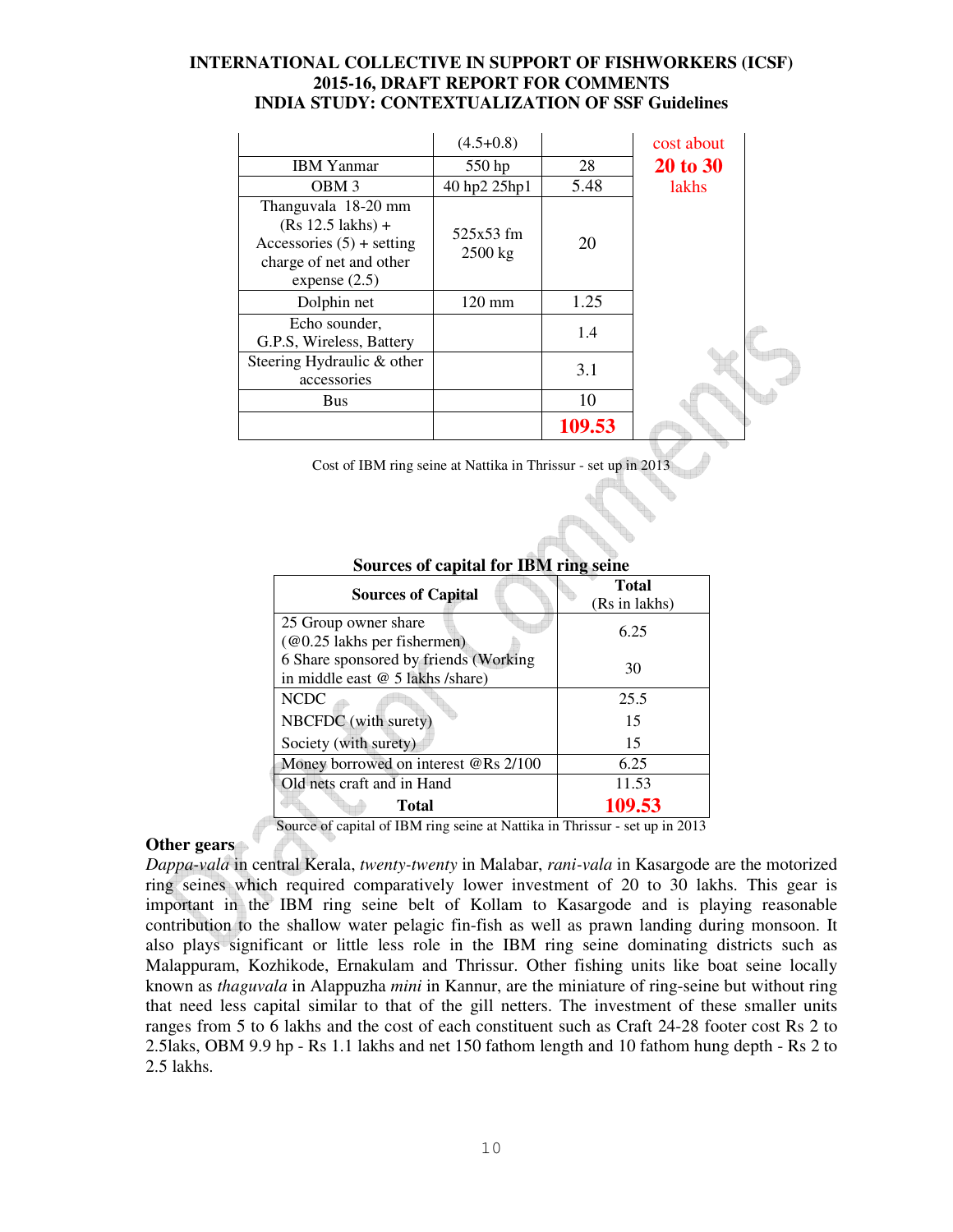#### Subsidy schemes of Matsyafed

Fishing implement subsidy annually in the tune of about 6 crores, working capital of about 5 crores, motorization subsidy, bankable subsidy for fishing implements are the major subsidy schemes. The subsidies give cushion to the member fisherman in dealing the credit on one hand and enable Matsyafed to eliminate competitors on the other. As mentioned elsewhere Matsyafed catering the credit requirement of only 15% of fishing implements in the State, and the subsidy benefits restricts only to the selected fishermen/fishing groups that create an unequal play ground in fishing and in a way trigger competition in investments and fishing capacity. Another noticing factor is that all these subsidy pack benefitted only to the owner fishermen and not to the laborers (except in a few pockets) who comprises the major chunk. A re-arrangement in allocation of subsidy pack, preferably linked to the primary Cooperatives need to be thought of for the equitable distribution. The table given below shows the components of subsidy in the credit package of Matsyafed. Subsidy pack in Materia del

| Subsidy pack in Matsyafed Ioan |                |              |               |          |  |  |
|--------------------------------|----------------|--------------|---------------|----------|--|--|
| Schemes                        | Subsidy        | Beneficiary  | Principal     | Interest |  |  |
|                                |                | contribution | for repayment |          |  |  |
| <b>NCDC</b>                    | 22%            |              |               | 11.75%   |  |  |
| <b>NBCFDC</b>                  | 22%            | $10\%$       | 68%           | $6\%$    |  |  |
| * Bankable Scheme              | 22%            |              |               |          |  |  |
| Craft                          | 22%            |              |               |          |  |  |
| $*$ OBM                        | Rs 10,000      |              |               |          |  |  |
| *** Gear                       | <b>Rs 6000</b> |              |               |          |  |  |

 \*Applicable to interest rate of Bank or Cooperatives \*\*Subsidy restricted to OBM of hp <10 \*\*\*The minimum purchase should be Rs 25000

In the case of NCDC scheme only 55% of loan needs to be repaid by fishermen to Matsyafed and no need surety for the loan. The society will be the guarantor and the beneficiary selection is based on the stipulated criteria. Whereas NBCFDC/NMDFC schemes designed mostly as a direct deal with the Matsyafed and the surety is a pre-requisite to avail loan. Earlier this scheme was directly implemented by Matsyafed by-passing the Cooperatives mostly for non-fishing activity to youths and women beneficiaries who were not the members in the primary Cooperatives. Later, when these schemes also diverted for supplying fishing implements, it routed through primary Cooperatives, SHGs, and Women Cooperatives. It enables stream lining the repayment system through the primaries. NBCFDC/NMDFC schemes are more beneficial to the loaners because of the low interest rate but need surety, which enabled prompt repayment than the NCDC schemes. However these schemes are not that beneficial to the primary Cooperatives when compared to NCDC scheme because it provides only 1% interest margin benefit to the Cooperatives as the service charge.

## The performance of primary Cooperatives

*666 primary societies are registered under Matsyafed in which 325 participating in the business activities (65%). Out of the 666, 340 belongs to marine, 193 inland and 133 are the Women Cooperatives*. *The membership in the primary societies of Matsyafed as on September 2014 is 4.89 lakhs that comprises 58% of the total fisher folk in the operational area of Matsyafed* [16]. Overlapping in jurisdiction of primary Cooperatives, dual membership, non-operational societies and over politicisation are some of the issues need to be streamlined. Being the vital organisation in the state dealing the day to day fishing and related activities of the small scale fisheries of the State, it is very important to update information on changes in fishing practises and its consequent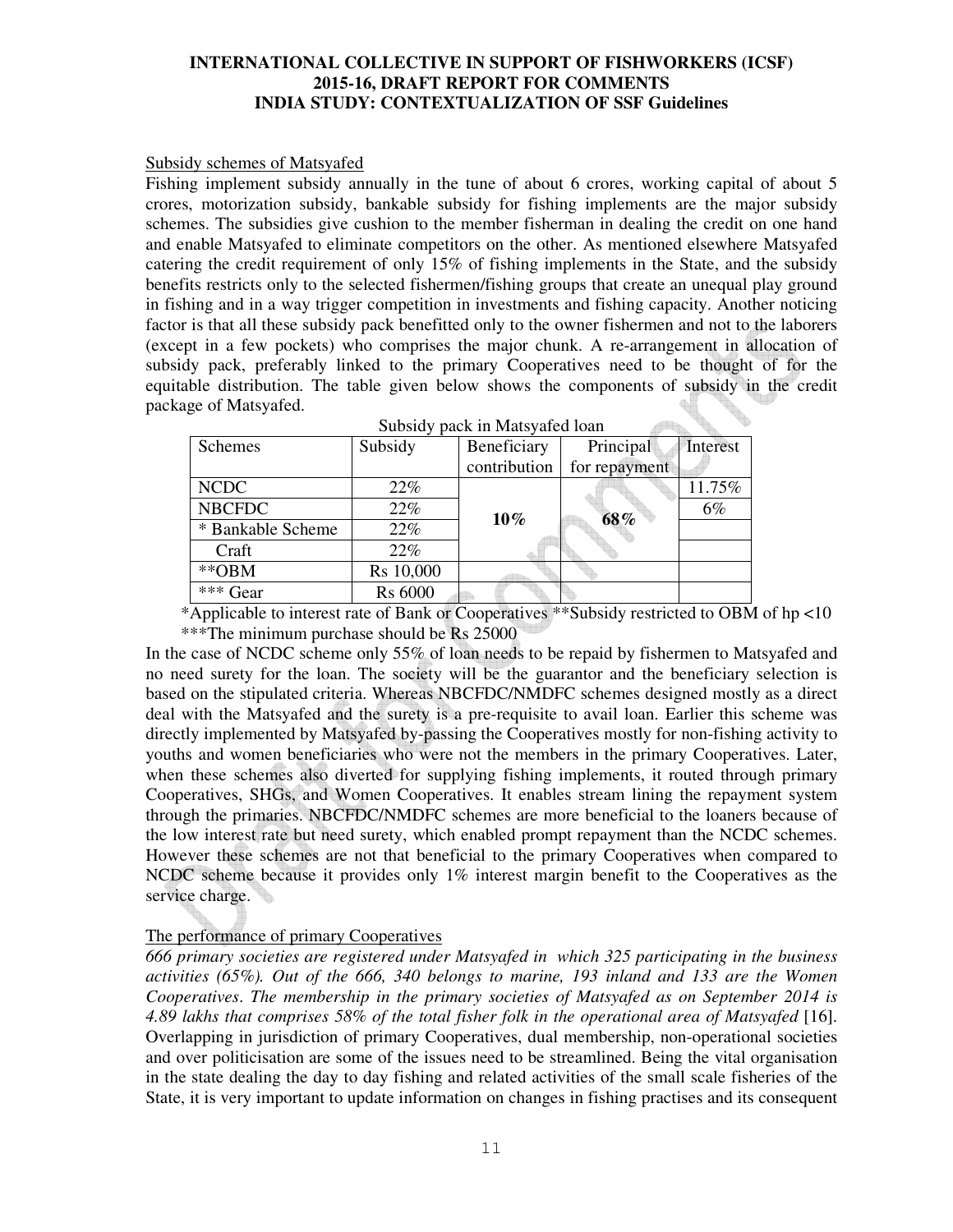changes in the credit structure, the revamp of bonded labourer and the obstacles for the right to first sale of fish – that need immediate attention to cop up with the changes.

Out of the 340 marine Cooperatives 10 have the yearly business turnover of rupees more than 10 crores, 15 have more than 5 crores and 106 Cooperatives have only 1 crore annual business turn over [6] and is detailed in Tab-.

| <b>Turnover</b><br>(Rs in crores) | Number of<br><b>Cooperatives</b> | <b>Total Turnover</b><br>(Rs crores) |  |
|-----------------------------------|----------------------------------|--------------------------------------|--|
| Above 10                          |                                  | 100                                  |  |
| $5-10$                            |                                  |                                      |  |
| $1 - 5$                           | 106                              | 106                                  |  |
| Below 1                           | 209                              |                                      |  |
| Total                             | 340                              |                                      |  |

#### **Performance of the 340 Marine Cooperatives 2014**

The various ingredients of the best 10 cases mentioned above in the Table need to be explored for next step which could be the foundation for next intervention and decide the future of Matsyafed and its primary Cooperatives. Right and stable leadership, proper representation of actual sea going fishermen in the decision making body, a reasonable coverage of fishers and fisher folk of the locality in the Cooperatives, need based professional support, capability of dealing volumes of fish sale at the first point particularly of export items that involved shipment and delay in payment, transparency and people friendly procedure and norms, capability to mobilize resources that include finance and personnel could be some of the major constituents to take off at the next level. Direct procurement of fish form beach to the next market through one of these 10 Cooperatives could be the next intervention. A pilot case approach may be fruitful to stream line the effort.

## Status in first sale

The support services provided by Cooperatives and its activities must be economically viable. The members must meet the cost of all services. Therefore the fish must be sold only through the cooperative and thus the first sale of fish must be the right of the fish workers and their primary Cooperatives to avoid the bondage with the merchant middlemen nexus. *In the year 2013-14 fish worth Rs 321.41 crore was auctioned through 248 primary Cooperatives* [15]. Rupees 3.21 crores were accrued as 1% auction commission to the Matsyafed in that financial year. On an average each of the 250 Cooperatives auctioned fish worth Rs 325 crores in the last two years and is one of the major sources of income to the primary Cooperatives as well as Matsyafed and is detailed in Tab - .

| Financial | Number of    | Quantity | Value          | 1% Remittance by |
|-----------|--------------|----------|----------------|------------------|
| Year      | Cooperatives | (Lakhs   | (Rs in Crores) | fishermen to     |
|           |              | tones)   |                | Matsyafed        |
| 2012-13   | 252          | 108773   | 328.94         | 3.28 Crores      |
| 2013-14   | 248          | 138100   | 321.41         | 3.21 Crores      |

#### **Performance in beach level auction**

Source: Administrative report of Matsyafed 2013[15]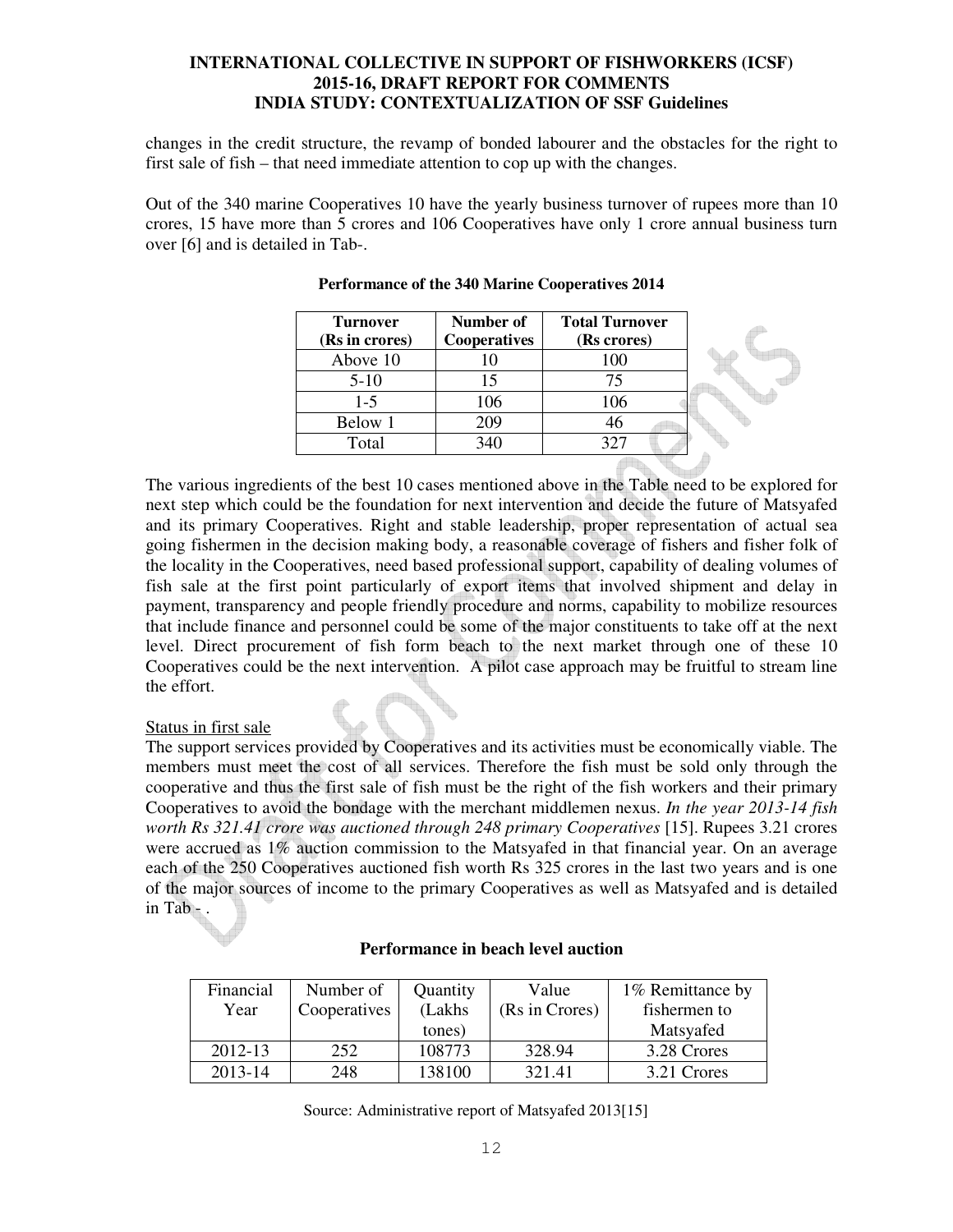While examined the auction performance of one of the primary Cooperatives at Adukath-bayal FDWCS F5-115 at Kasaba fishing village in Kasaragode where out of the 10 units in the village, only two *rani-vala* ring seines are participating in the auction of Matsyafed Cooperatives. These two units were auctioned fish worth Rs 1.26 crore from April 2014 to February 2015. If this Cop was able to mobilize another two more units the amount could have been doubled. Setting up of auction monitoring cell alone will not solve the problem, instead Matsyafed should support credit services, competitive auction system and market linkages to ensure good price not only for the members but also to non-member fishing groups and that create better returns for the community as a whole. Production bonus scheme is one of the interventions proposed to be implemented by Matsyafed. If Matsyafed could succeed in that, all the 250 Cooperatives that are participating at present in beach level auction could easily mobilize auction worth Rs 1000 cores without much difficulty. In the Tab – given below estimated the potential for the first sale of fish from the traditional sector of the State for one year based on the last 10 years marine fish production data from CMFRI.

| a. I Testin status |                                                                                                 |                     |                |                |  |  |  |
|--------------------|-------------------------------------------------------------------------------------------------|---------------------|----------------|----------------|--|--|--|
| *Average           | <b>Present annual</b>                                                                           | **Value             | 1% Auction     | 1% Auction     |  |  |  |
| Annual fish        | auction by                                                                                      | (Rs in              | Commission to  | Commission to  |  |  |  |
| Production         | M.fed                                                                                           | Crores)             | M.fed          | Cooperatives   |  |  |  |
| (lakh tones)       | (lakh tones)                                                                                    |                     | (Rs in Crores) | (Rs in Crores) |  |  |  |
| 6.4                | 1 lakhs T                                                                                       | 300                 |                |                |  |  |  |
|                    |                                                                                                 | <b>b.</b> Potential |                |                |  |  |  |
| If go for          | 2 lakhs T                                                                                       | 600                 |                | h              |  |  |  |
| If go for          | 3 lakhs T                                                                                       | 900                 |                |                |  |  |  |
|                    | $\star$ Source: CMERI - The average fish production in Kerala since the last 10 years (2004-13) |                     |                |                |  |  |  |

#### **Present beach level auction and potential for first sale a. Present status ATTE**

Source: CMFRI - The average fish production in Kerala since the last 10 years (2004-13)

\*\* Average value of beach price per kg fish is taken as Rs 30 as followed by Matsyafed

Co-operatives are working under the principles of equity in the distribution of co-operative surplus to all of its members. If the services of Matsyafed and Cooperatives are adequate, more fishers will participate in the auction through the primary Cooperatives. The demand for fish is always on increase and price is also shows the proportionate increase in trend. These advantages certainly will cater increased income to all the three parties mostly of fishers, the primary Cooperatives and Matsyafed that make the system self reliant and enable to strengthen its activities into diverse areas.

One of the major bottlenecks while dealing the first sale of export item is that the price money delayed a few months till the shipment of the product. This has been normally happened during bulk landings and monsoon seasons that block the movement of revolving fund resulted in moving away the fishers to other channels where cash payment is comparatively in time. Solution to this problem also needs to be addressed to boost the first sale through the Cooperatives network.

#### **2. Welfare schemes**

Debt Relief Scheme (DRS): As per the recommendation of the Debt Relief Commission for Fish Workers Constituted by GoK Rs 140.93 crores has been provided for 78716 fish workers (Rs 17904 per loaner) who availed loan from NCDC, NBCFDC and NMDFC schemes for the debt relief on principal amount, interest, and penal interest and also the loan availed by the primary Cooperatives. This scheme not only relieved the fish workers from their debt but also the primary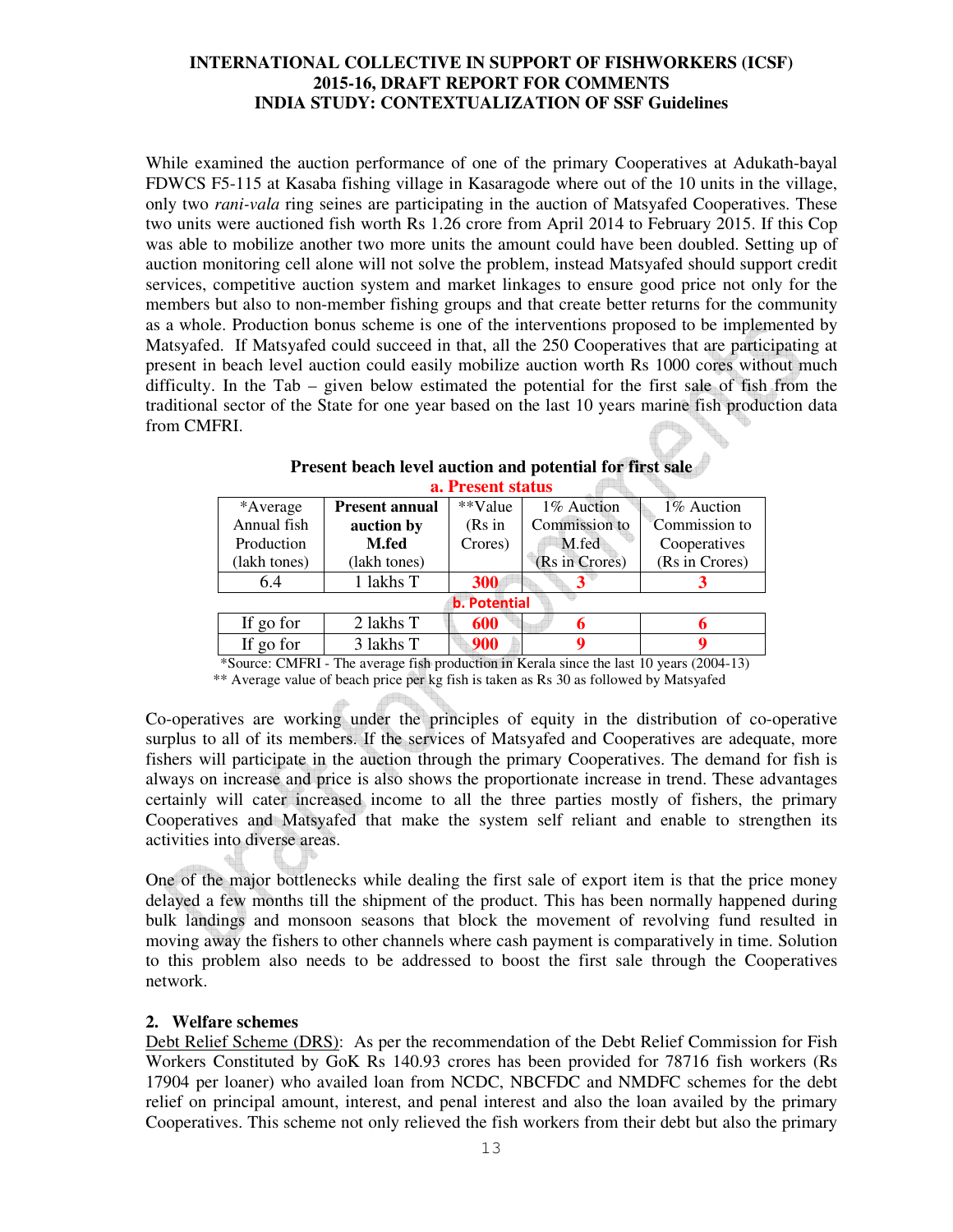Cooperatives and Matsayafed that boost up the repayment performance of various schemes. The undesirable outcome is that it will demoralise the promptly repaid beneficiaries - like in agriculture sector, the beneficiaries in Fisheries may also expect such benefit from time to time and it may indirectly encourage the defaulters.

Fishermen Personal Accident Insurance Scheme: The scheme provides compensation of Rs. 5 lakh to the dependents of fishermen who die in accidents, Rs. 1.5 laks for hospital expenses limited to Rs. 0.6 lakhs if the accident leads to disability of 50%. Fisheries Department also provides Rs 5 lakhs to the dependents of fishermen who die in accident.

Matsyafed Input Security Scheme: Compensating the loss due to accidents and natural calamities sustained to the fishing implements distributed through Matsyafed schemes. So far Matsyafed has assisted 314 beneficiaries amounting to Rs. 68.63 lakhs and on an average each of them is compensated with Rs 21,850.

Vanitha Bus: Matsyafed is operating special bus service for the travel of fisherwomen vendors from landing centers to the market places and back at nominal rates in Trivandrum & Ernakulam districts and this incurred loss to Matsyafed.

Community Peeling Centres: Matsyafed is running two community peeling centers as a preprocessing facility for the fisherwomen of the area.

Kerala Sustainable Urban Development Project (KSUDP): a joint venture project of Matsyafed with KSUDP. The project envisages the livelihood improvement of fishermen community with outlay of Rs. 1640.81 lakhs and is implemented in 4 districts as pilot project.

## 3. **Net-Making Industrial Units**

This unit supplying good quality nets through the retail net works of Matysafed known as Vyasa stores at reasonable price and by this activity Matsyafed claims that they controls the market price favourable to the fishermen. The gear subsidy component also provides advantage to the member fishermen and Matsyafed for gaining good market share. On an average the two net making factories with the annual production capacity of about 1000 tones able to produce about 605 tonnes of net that made profit Rs 2.2 crores annually and is detailed in Table-.

| Year    | Production | Sale                    | Gross<br>Profit | Expense | Net Income |
|---------|------------|-------------------------|-----------------|---------|------------|
|         | Tonnes     | <b>Rupees in Crores</b> |                 |         |            |
| 2011-12 | 557        | 34                      | 6               |         | 1.55       |
| 2012-13 | 595        | 45                      |                 |         | 2.25       |
| 2013-14 | 662        | 52                      | 8               | 5       | 2.92       |
| Average | 605        | 44                      |                 | 5       | 2.2        |

Performance of Net factory at Ernakulam and Kannur

Ring seine net of mesh size 8-10mm and 18-20mm is the major item which has good demand particularly in central as well as north Kerala. This fine mesh net is operating in the IBM ring

Source: Annual report of Matsyafed 2014-15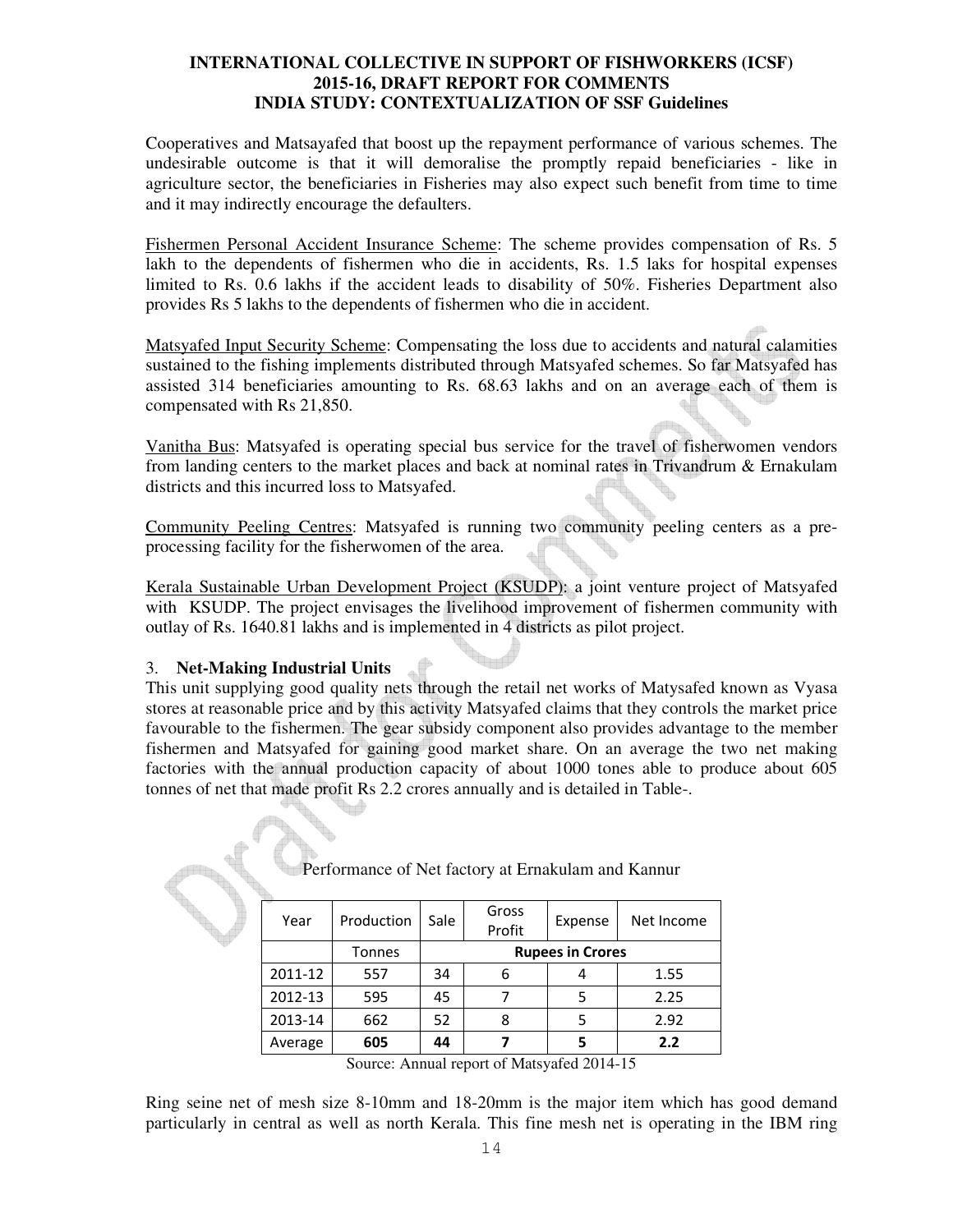seine of 495 units [CMFRI 2010]. Besides this the ring seine operating with OBM is also created adverse impact on the fishery due to over fishing and juvenile fishing. Matsyafed should realise the fact that without fishery no existence for the fishermen and their Cooperatives. Setting up of more net factories will create adverse impact to the fishery.

#### **4. Import of OBMs, sale and after service**

The usage and number of OBM has been shown an increasing trend in Kerala and it was 11621 in 1991 [census SIFFS 1991] become increased to 16466 in 1998[census SIFFS 1991] and now it is about 25000 [Annual report Matsyfed 2014-15]. Though attempt has been made to promote the long tail OBM run on diesel at Kozhikode by Matsyafed that could not succeeded due to the poor acceptance from fishermen - the prime reason was slow speed. Annually on an average Matsyafed was able to supply about 1700 OBMs of different horse-power and earn a profit of Rs 2.33 crores annually and is detailed in Tab-.

| Year    | Supply | Sale                                 | Gross<br>Profit                                                    | Expense                 | Net Income |
|---------|--------|--------------------------------------|--------------------------------------------------------------------|-------------------------|------------|
|         | Number |                                      |                                                                    | <b>Rupees in Crores</b> |            |
| 2010-11 | 1350   | 17                                   | 3                                                                  | 0.31                    | 1.84       |
| 2011-12 | 1832   | 22                                   | 3                                                                  | 0.47                    | 2.27       |
| 2012-13 | 2170   | 24                                   | 3                                                                  | 0.91                    | 1.80       |
| 2013-14 | 1620   | 22                                   | $\overline{4}$                                                     | 1.05                    | 3.41       |
| Average | 1743   | 21                                   | 3                                                                  | 0.69                    | 2.33       |
|         | $\sim$ | $\mathbf{1}$<br>$\ddot{\phantom{1}}$ | $\mathbf{r}$ $\mathbf{r}$ $\mathbf{r}$<br><b>Contract Contract</b> | 0.1001117               |            |

#### **OBM sale and profit**

Source: Annual report of Matsyafed 2014-15

13 Vyasa stores of Matsyafed in all coastal districts have been supplying OBMs and other fishing implements that enable them to control the market. Matsyafed is the major market share holder of OBM business in Kerala. Subsidy to OBM upto 10 hp adds cushion effect to the fishermen in this deal with Matsyafed which is also restricted to the members of primary Cooperatives. Recently the Vyasa stores also deals the sale of echo sounder, GPS, VHF radios, insulated boxes and crates. Ten workshops providing OBM service at all the coastal districts were also extending after sale service, repairs and maintenance of OBMs.

## **5. Marketing of fish and value added fishery products**

Matsayfed exports locally consumed major fishes like sardine, mackerel, tuna and marlins to Thailand, Singapore, Dubai, Oman, Sri Lanka, Spain, Libya, Tunisia, Algeria, Japan, Iran and Vietnam. Recently Matsyafed also started direct marketing of fresh fish through a few retail outlet named as **fish mart** set up locally at Kozhikod, Cochin and more at Kottayam with the involvement of SHGs and collaboration with the Local Bodies with an objective of supplying quality fish to the local consumers. Matsyfed's fresh fish point is the recent intervention which is at the introductory stage and that has the product features of directly procured, dressed, iced, packed, ready to cook branded products, with premium pricing and natural segmentation of consumers. On an average the total deal in direct fish marketing of Matsyafed that included export item is 1292 tonnes of fish that earned a net profit of Rs 1.02 crore and is detailed in Tab.

## **Ice and Freezing plant**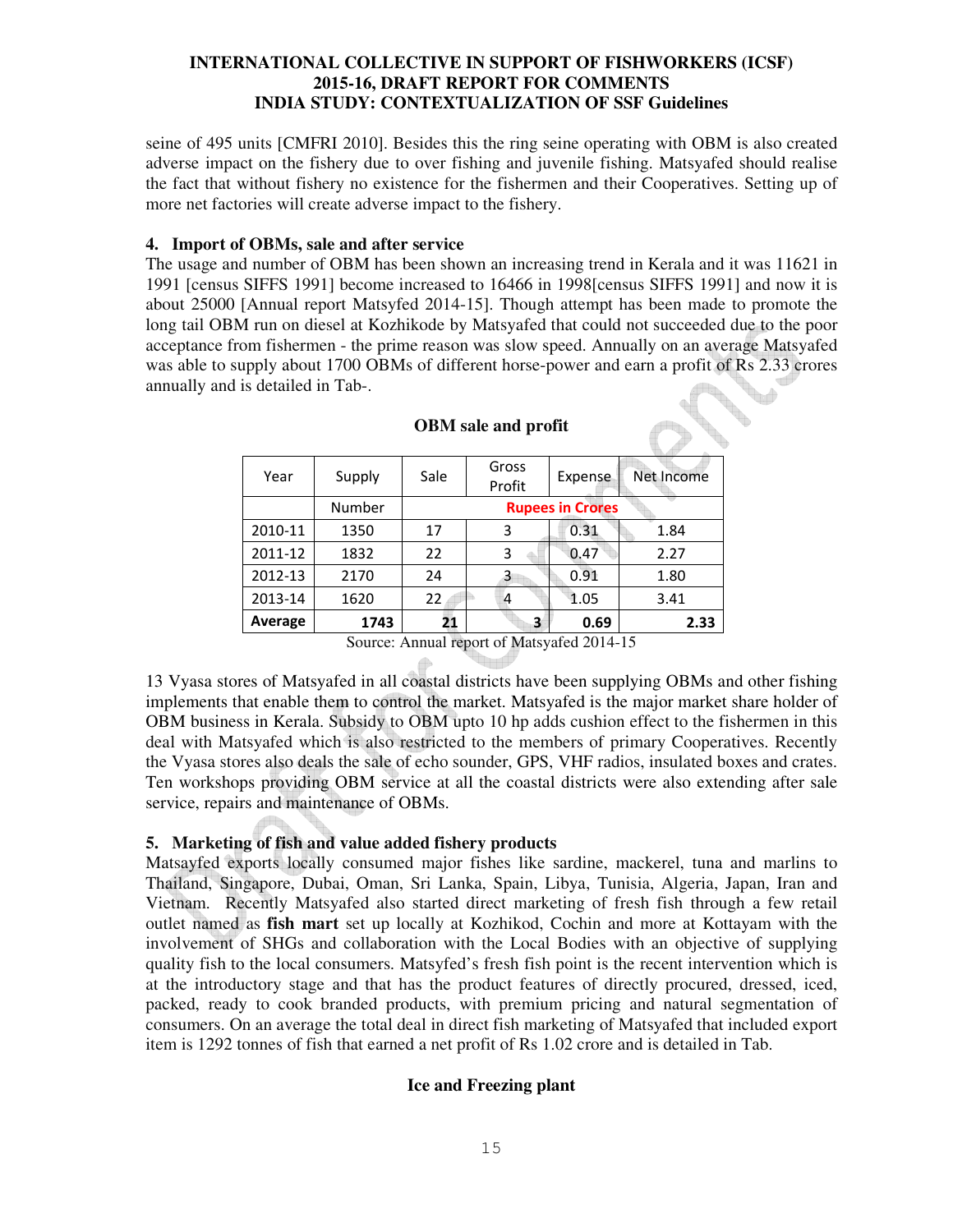| Year                                                                       | Production | Sale                    | <b>Gross Profit</b> | Expense | Net Income |  |
|----------------------------------------------------------------------------|------------|-------------------------|---------------------|---------|------------|--|
|                                                                            | Ton        | <b>Rupees in Crores</b> |                     |         |            |  |
| 2010-11                                                                    | 1260       | 8.77                    | 0.96                | 0.52    | 0.43       |  |
| 2011-12                                                                    | 1414       | 13.88                   | 2.63                | 0.69    | 1.93       |  |
| 2012-13                                                                    | 1614       | 13.70                   | 2.14                | 0.82    | 1.32       |  |
| 2013-14                                                                    | 881        | <b>RI</b>               | 3.25                | 0.84    | 0.41       |  |
| Average                                                                    | 1292       | 13                      | 2                   | 0.72    | 1.02       |  |
| Market<br>0.2% of the average annual fish production in the state based on |            |                         |                     |         |            |  |
| <b>CMFRI catch data.</b><br>share                                          |            |                         |                     |         |            |  |

Source: Annual report of Matsyafed 2014-15

Matsyafed is very much lagging behind in dealing with the fish marketing during its 30 years of activity which is one of the vital as well challenging areas needs to intervene effectively. Matsyafed is simply entrusting the primary Cooperatives to deal the beach level auction. The other lucrative deals, after the beach sale to the dining table is dealing by many other intermediaries. Legislative support for market control favoring the producers is one of the prerequisite for intervention. Out of the 10 best performing Cooperatives as mentioned elsewhere who have the annual turnover of more than 10 crores need to be empowered to take up this venture. A SWOT analysis of these Cooperatives give out better idea how to take up a pilot attempt in this line which is one of the higher priority area need to fruitfully intervene with utmost care for a better future of Matsyafed and its primary Cooperatives.

## **6. Other commercial units**

The performance of other commercial units need to be improved to avoid losses particularly in the production and management of fish meal and chitosan and is detailed in Tab - .

|         |          | Rs in lakhs     |                |
|---------|----------|-----------------|----------------|
| Year    |          | Fish meal plant | Chitosan Plant |
|         | Azhikode | Kozhikode       | Neendakara     |
| 2010-11 | 37       | 39              | 10             |
| 2011-12 | 78       | 76              | $-36$          |
| 2012-13 | 148      | 106             | $-9$           |
| 2013-14 | 54       | 54              |                |
| Average | 79       | 69              | $-7.7$         |

## **Performance of other commercial units**

Source: Annual report of Matsyafed 2014-15

## **7. Employment diversification programs:**

SHGs, micro finance, EDP and development of micro-enterprises

*The per capita income of fishermen is Rs.50491 that is only about half against the State average of 99,977 and 64.1% of fisherman family is below poverty line and 41.43% of the workforce is unemployed* [7]. The complete dependency of fisher folk on fisheries for livelihood is also not appropriate for their social mobility. In the marine sector operating cost has increased resulted in diminishing return which necessitates concrete action for generation of further employment opportunities. The fisher folk fall within the backward as well as minority classes and Matsyafed started availing financial assistance from NBCFDC and NMDFC since 1995. Fisher women and youth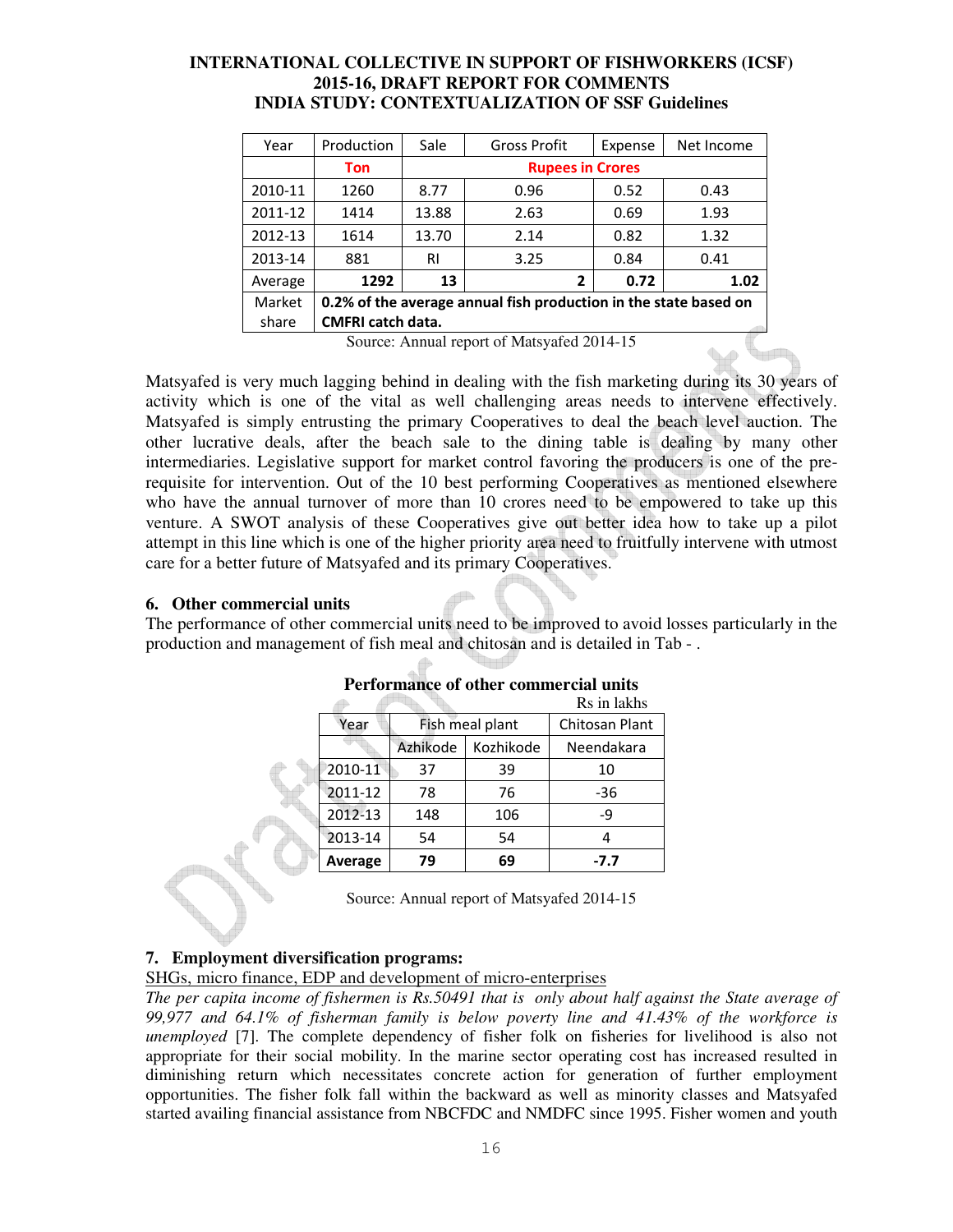were targeted initially and that was later widened to accommodate more segments such as the fish vendors as well as fishermen.

To improve the income of the fisher's household, women empowerment program was initiated through 133 women Cooperatives. 15,962 SHGs were formed over the last 15 years in which 1,94,218 persons were enrolled as members and the average membership is 12. Rupees 83.47 corers were mobilized as thrift and the average amount generated as thrift from each SHG in one year is Rs 3486 and in one month Rs 291. Similarly each member generated the average thrift amounting Rs 287 per year and Rs 24 in a month.

Rupees 103.89 crores generated as loan without the support of external agencies. In addition Rs 300 crores provided as microfinance loan at 6% interest and the achievement on repayment is 100%. Under interest free loan scheme Rs130.6 crores has been provided to 136475 women fish vendors in which Rs 5000 has been given to 57640 women, Rs 10000 to 40409 and Rs 1500 to 38426 and now the amount has increased to Rs 20,000 and that also achieved remarkable performance with repayment of 100% [15].

#### 8. **Inland Fisheries Development**

Organized inland fishermen under primary inland fishermen cooperatives and provided fishing input and micro-credit, so far 193 primary Cooperatives were set up in the Inland sector. Kottyam district office is exclusively dealing the inland development activities of Matsyafed, though the others dealing the same activities in their respective jurisdiction. To provide alternate employment for women, ornamental fishery has been taken up by Women/inland societies as one of the activities.

Matsyafed set up 4 hatcheries with the production capacity of 3 crore prawn seed each at Thirumullavaram in Kollam, Kaippamangalam in Trichur, Moplay Bay in Kannur and Veliyamkode in Malappuram in which except the last one the other three running on profit. The production, capacity and utilization of the four hatcheries are detailed in Tab .

| <br>proudenon performance |                                 |         |         |         |  |  |  |  |
|---------------------------|---------------------------------|---------|---------|---------|--|--|--|--|
|                           | 2011-2012                       | 2012-13 | 2013-14 | Average |  |  |  |  |
|                           | Number of prawn seeds in crores |         |         |         |  |  |  |  |
| Production                | 4.47                            | 5.15    | 6.70    | 5.44    |  |  |  |  |
| Capacity                  | 12                              | 12      | 12      | 12      |  |  |  |  |
| <b>Utilization</b>        | 37%                             | 43%     | 56%     | 45%     |  |  |  |  |

**Hatchery production performance** 

Source: Annual report of Matsyafed 2014-15

Matsyafed is also running 3 fish farms which were run on loss earlier (2011-12) started making profit now in the last two financial years in the order of Rs 4.78 lakhs and 47.05 lakhs. The introduction of tourism with boating, spot fishing and food package run with the involvement of SHGs of neighboring women Cooperatives enable the these farms to recover from loss and making profit which is an innovative attempt made by the Aquaculture division. Matsyafed has also opened 3 aquariums in different parts of the State for recreation and tourism purposes.

#### **9. Training Extension and Personnel**

Training to officials in personality development and IT, awareness creation program for the beneficiaries about the activities of Matsyafed, study classes to the primary Cooperatives board members and officials, EDP programs to SHGs particularly on ornamental fish and fish product were the areas conducted training. Awards and scholarship to fishermen children, cash awards to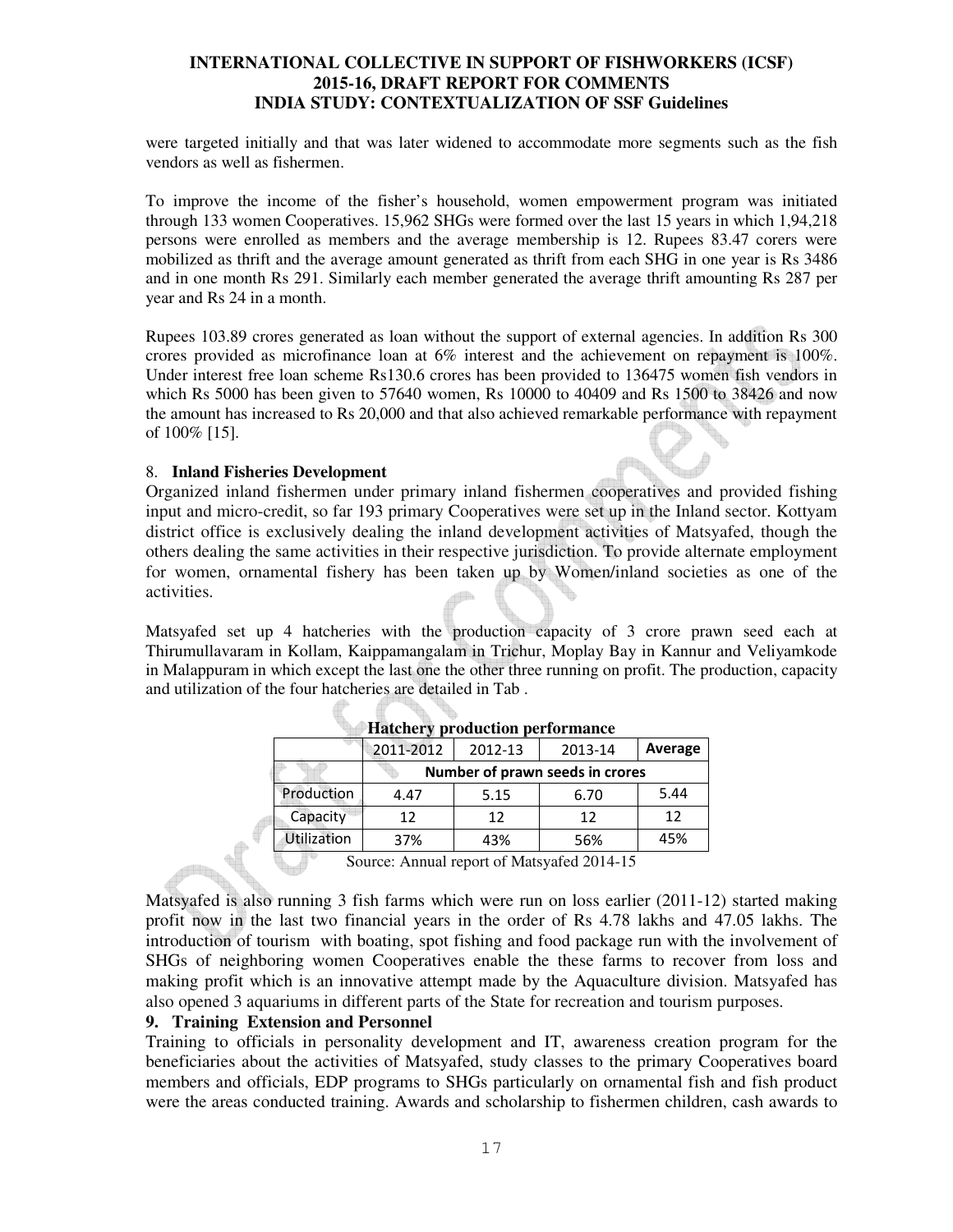best performing Cooperatives, SHGs and fishing groups are aimed for the motivation of personnel at various levels.

Mass contact & awareness program at grass root level, EDP/Training to leaders, office bearers and fishermen. Vocational training for self-employment, training to SHGs, Women empowerment programs are the similar nature. Recruitment of community motivators and trainers, training program to develop a pool of trainers to continuously interact with fishermen are the major outdoor training.

Matsayafed need more than 1000 personnel to run the day today activities of the organization but at present only have 822 employees in which 329 are permanent, 410 temporary and 83 are the community motivators. Continuous training to officers of Matsyafed, Publication of Matsya a magazine with wide coverage among fishermen, conducting workshops, seminars and exhibitions are the ongoing activities.

#### **10. Income and expenditure sources of Matsyafed**

Matsyafed is also in a situation to meet its administrative expenditure by mobilizing own fund through its business activity, though it is partially supported in the various project components. As part of it, the institution also started formulating yearly Business Development Plan (BDP) since late 90's to boost up the business activity based on a target. Primary Cooperatives also motivated in this line. Over the period Matsyafed at the apex as well as intermediary level could go ahead to a larger extend with the BDP. Sale of OBM, production and sale of nylon nets from the net factory, sale of monofilament by procurement from private companies, sale of accessories for fishing and income from other commercial units are some of the other major sources of income by which Matsyafed could thrive upon. The Revenue Budget for the year 2015-16 and the anticipated Revenue Income for the next year is detailed in Tab - .

| Revenue budget for the year 2013-10 |             |                |  |                                           |        |      |  |  |  |  |  |
|-------------------------------------|-------------|----------------|--|-------------------------------------------|--------|------|--|--|--|--|--|
| <b>Revenue Income</b>               | Rs in       | $\%$           |  | <b>Revenue</b>                            | Rs in  | $\%$ |  |  |  |  |  |
|                                     | crores      |                |  | <b>Expenditure</b>                        | crores |      |  |  |  |  |  |
| Sale of petroleum<br>products       | 97.41       | 36             |  | Production<br>distribution<br>expenditure | 237.10 | 89   |  |  |  |  |  |
| Fish marketing                      | 60.04       | 22             |  | Salaries & other<br>benefits              | 26.07  | 10   |  |  |  |  |  |
| Sale of fishing<br>implements       | 48.91       | 18             |  | Vehicle<br>expenditure                    | 0.96   | 0    |  |  |  |  |  |
| <b>OBM</b> sales                    | 22.13       | 8              |  | Welfare<br>expenditure                    | 0.53   | 0    |  |  |  |  |  |
| Fish manure                         | 7.07        | 3              |  | Guarantee<br>commission                   | 1.25   | 0    |  |  |  |  |  |
| Prawn seed                          | 5.21        | $\overline{2}$ |  |                                           |        |      |  |  |  |  |  |
| Beach level auction                 | 4.36        | $\overline{2}$ |  |                                           |        |      |  |  |  |  |  |
| Others                              | 26.46       | 10             |  |                                           |        |      |  |  |  |  |  |
| Total                               | 271.59      | 100            |  | Total                                     | 265.91 | 100  |  |  |  |  |  |
| Anticipated revenue income          | 5.67 crores |                |  |                                           |        |      |  |  |  |  |  |

# **Revenue budget for the year 2015-16**

Source: Annual report of Matsyafed 2014-15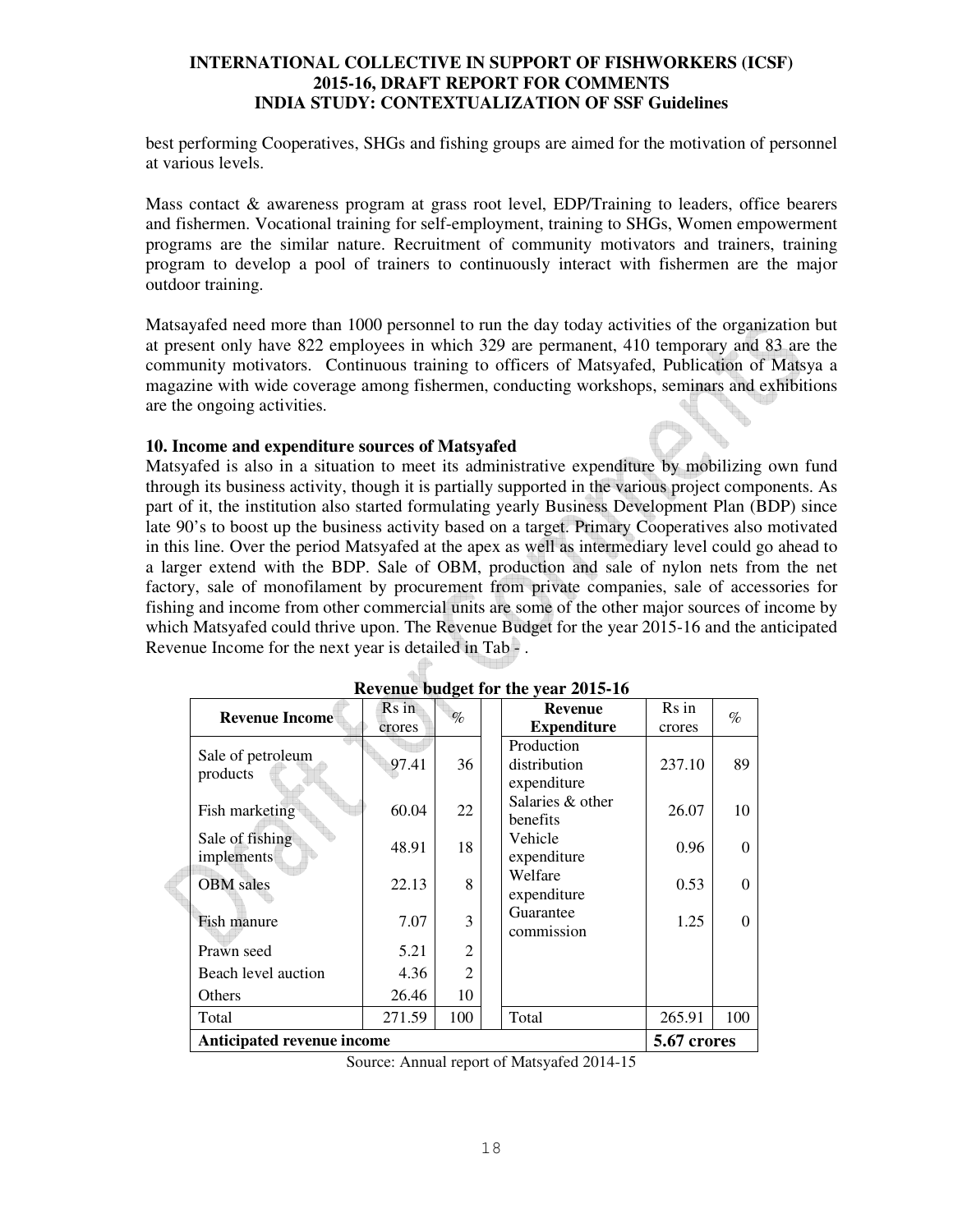#### **DISCUSSION**

Matsyafed was envisaged as an economic organization which was to develop a business plan and strategy to maximize the economic benefit of its members. It had a Business Development Plan (BDP) which was meant to elevate Matsyafed as a business organization which would not be a burden to Government (like many of the loss making public sector organizations) and also serve the economic and social welfare needs of the fishermen. To strike the balance between the two objectives, appropriate strategies need to be taken up by Matsyafed from time to time.

There is a false belief that co-operatives should not focus on making profits like a corporate concern and that they should be non-profit oriented and yet be socially responsible organizations. Social responsibility however also covers provisions for better income to members and their long term prosperity. This cannot be achieved if the organisation makes financial losses. In this context Matsyafed needs to spear head in a big way to accomplish the major challenge of attainment of prosperity of the downtrodden in the State and therefore a check and balance is always necessary for attaining the social responsibility and business endeavor. In the journey of playing this dual role, the line staff and core team of Matsyafed moved away to a greater extent from the fishermen and their primary coops due to a variety of reasons. This organization also not updated on the very important aspects such as the changing scenario in the sector such as the over fishing and sustainability of resources and the alienation from market that could have been otherwise accessible and beneficial to the producers and their organizations.

Matsyafed play different types of the co-operative role simultaneously such as a credit cooperative by channelizing subsidized credit to its members and as marketing societies for better value for their produce by beach level auction system. The activities were also diversified into non-fishing activities for generating self-employment opportunities targeting women and youth. Formation of SHGs, thrift and credit mobilization, EDP and promotion of microenterprises are some of the initiatives that remark the growth of Matsyafed in diverse fields. Though some of the success stories of Coops are documented by Matsyafed [7] the performance of SHGs and microenterprises has been not yet documented. It needs to be analyzed that whether the SHGs are simply generating thrift and revolving loan to its SHG members or they elevated as entrepreneurs running micro-enterprises. The activities of coops should also be beneficial to the non-members in the locality directly or indirectly to improve their net income that will improve the social acceptance of this organization.

"Too many people chasing the same fish in the same coastal waters" the negative effect will be falling productivity, disturbing ecology, higher capital and operational cost and reduced income to fishers. The latest innovation or adaptation of high 'efficiency' fishing has not necessarily contributed to improved productivity and better standards of life of the fisher folk. This was mainly due to increased investment as well as operational costs of catching the same fish from the same coastal waters in a short fishing season in a year in bulk. The hike in demand and the price of fish both in the domestic as well as international markets makes fishing viable to a larger extend. However the possible surplus income has been losing by over fishing in adopting high 'efficiency' fishing. That leads to the collapse in the balance of supply demand equation in fish production. Whatever fish available in a fishing season had been be landed completely on harbors in bulk – results less accessibility of fish to the community, fewer fishing days in year, low price to the producer, higher margin to the intermediaries and poor quality high priced fish to the consumer. The other income drains in backward linkages are increasing investment cost on IBM, steel and plywood crafts, nets, OBMs and operational cost, particularly of fuel.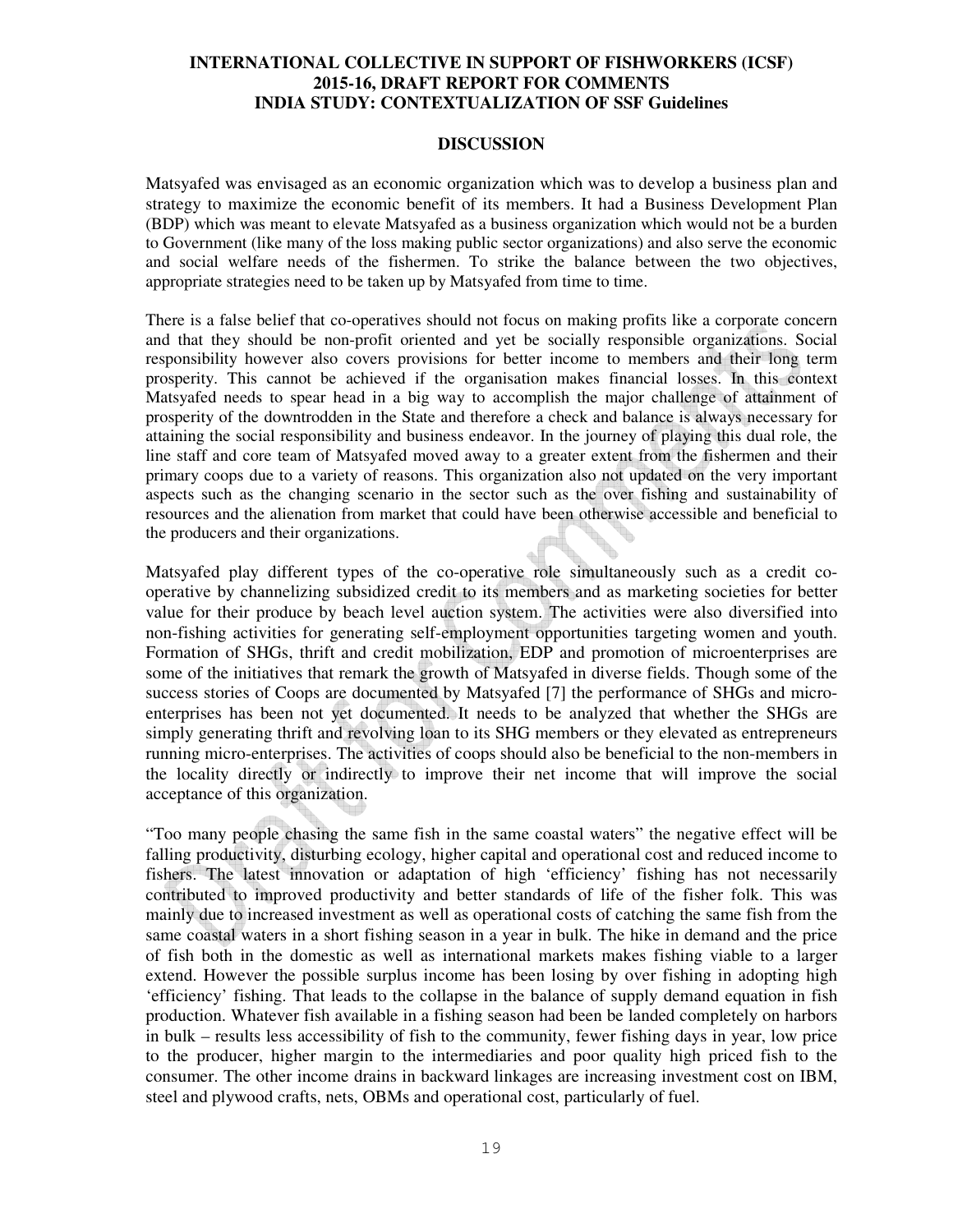In context of Voluntary Guideline on Sustainable Small Scale Fisheries of FOA (VGSSSF) the small scale sector is viewed as vibrant, competitive, cost effective, and economically viable. The sector is also socially desirable and ecological sustainable. Therefore the VGSSSF will have a time-bound agenda for further development with the total inclusion of all players in the chain. Small scale fisheries are also involved in food production, processing and marketing which is provider one of the large scale employment opportunities both at sea and on land for the poor fishers as well as the ordinary poor in the State. Therefore this sector requires a vibrant policy measures to lift up the downtrodden to the main stream to compensate the neglect of this sector since the independence.

This recognition of the worth of the small sector and its capacity development will contribute to more sustainable and equitable fisheries development. The small scale fisheries of Kerala should reach to a position for sustainably harvest the resources from the coastal as well as deep sea waters in the context of Murai Report of 1994 [18]. A policy intervention is necessary with the inclusion of small scale fishers for deep sea fishing by adopting Thoothoor deep sea fishing model and the continuance of recommendations of Murai committee. The status-co need to be maintained based on this committee's recommendation till the implementation of the new policy that aiming at capacity development of artisanal fishers for deep sea fishing under the cooperative institutional arrangement.

Co-operativisation of the small scale fish workers need to be continued and is the most important activity for betterment of the one of the outliers in Kerala. The State's political leaderships should recognize the fact that the activity of the grass root cooperatives and their federations should be a common platform irrespective of the politics or casts or sects. The need of the hour is that Masyafed core team and the line staff with its 30 years of professional experience review its earlier phase of CBO building process to bridge the present gap in updating fishing practices and its sustainability on one hand and accessibility of markets favorable to the producers and their organization on the other. Matsyafed need to equip the fishers and the 666 primary Cooperatives with an updated perspective to cop up with the changes and the opportunities accordingly frame policies, strategies and business plan in the changing scenario.

## **REFERENCES**

- **1.** Anon, 2010. Report of the Technical Committee to Assess the Impact of Fishing Ban and to Review its Duration, 99 pp.
- 2. Anon 2012 Draft Marine Fisheries (Regulation and Management) Bill, 2012
- 3. Anon 2014 Report of the Technical Committee to Review the Duration of the Ban Period and to Suggest Further Measures to Strengthen the Conservation and Management Aspects, September 2014, Submitted to Submitted to Department of Animal Husbandry, Dairying & Fisheries, Ministry of Agriculture, New Delhi – 110 001
- 4. CMFRI 2005 Marine Fisheries Census 2005 Part III (6) Kerala, Government of India, Ministry of Agriculture, Department of Animal Husbandary, Dairying & Fisheries, Krishi Bhavan, New Delhi, CMFRI Cochin, (ICAR, New Delhi)
- 5. CMFRI 2010 Marine Fisheries Census 2010 Kerala Government of India, Ministry of Agriculture, Department of Animal Husbandary, Dairying & Fisheries, Krishi Bhavan, New Delhi, CMFRI Cochin, (ICAR, New Delhi)
- 6. CMFRI. 2011. Annual report 2012-2013. Kochi. Central Marine Fisheries Research Institute (Indian Council of Agriculture Research, New Delhi).
- 7. Entry 57 of List 1 of Seventh Schedule of the Constitution of India and Entry 21 of List II